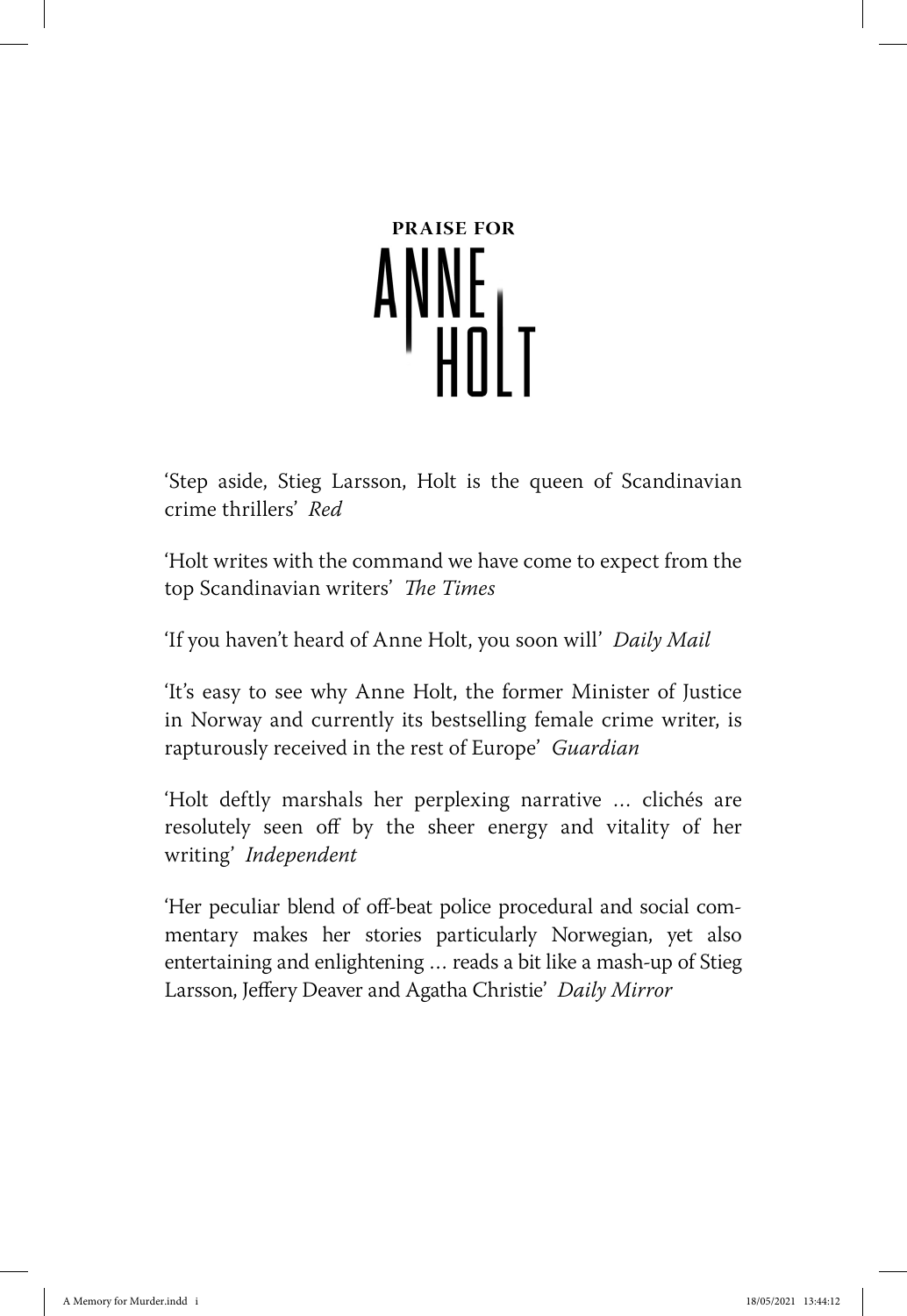$\overline{\phantom{a}}$ 

I

 $\overline{\phantom{a}}$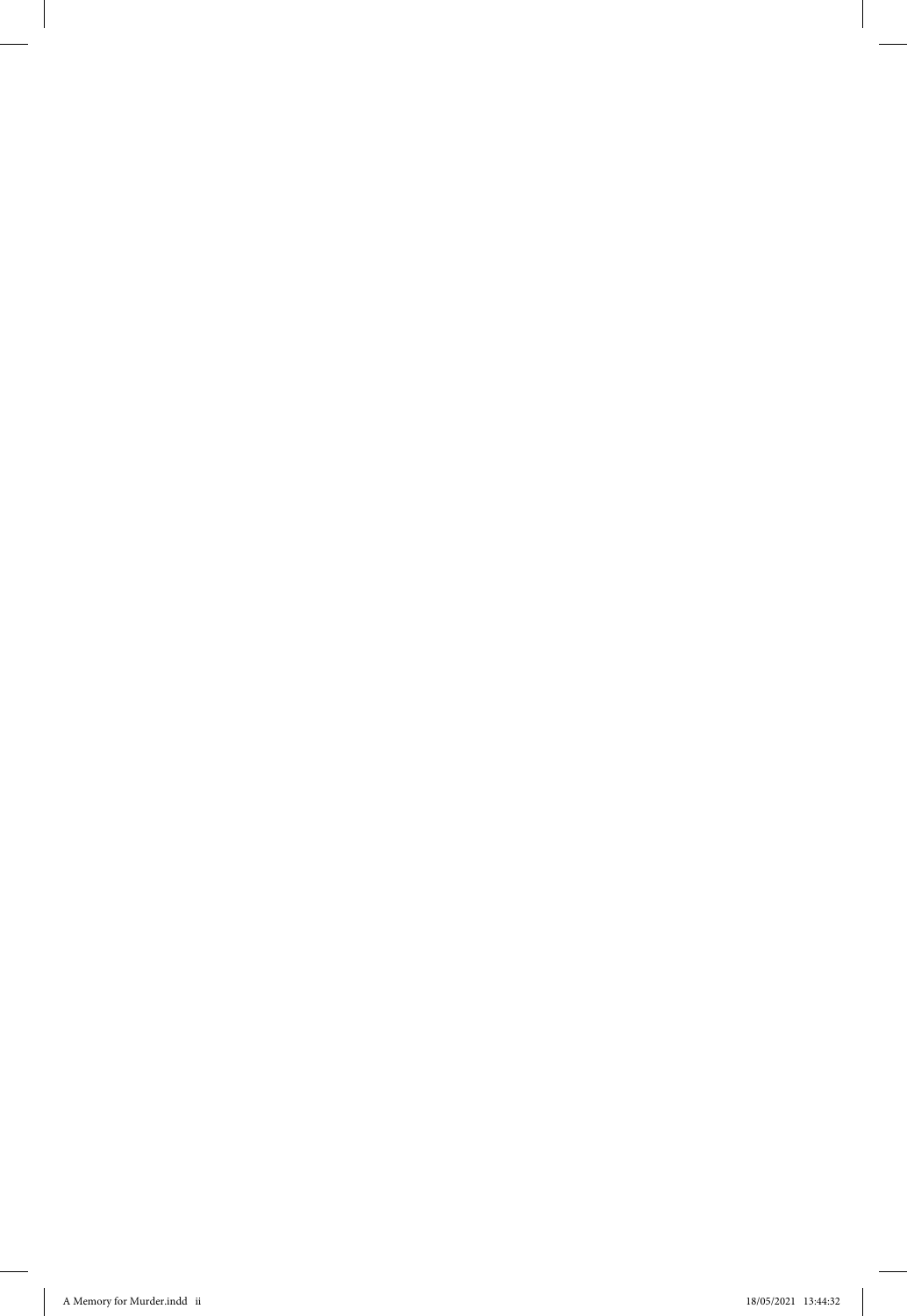# AN

### **A MEMORY FOR MURDER**

*Translated from the Norwegian by Anne Bruce*

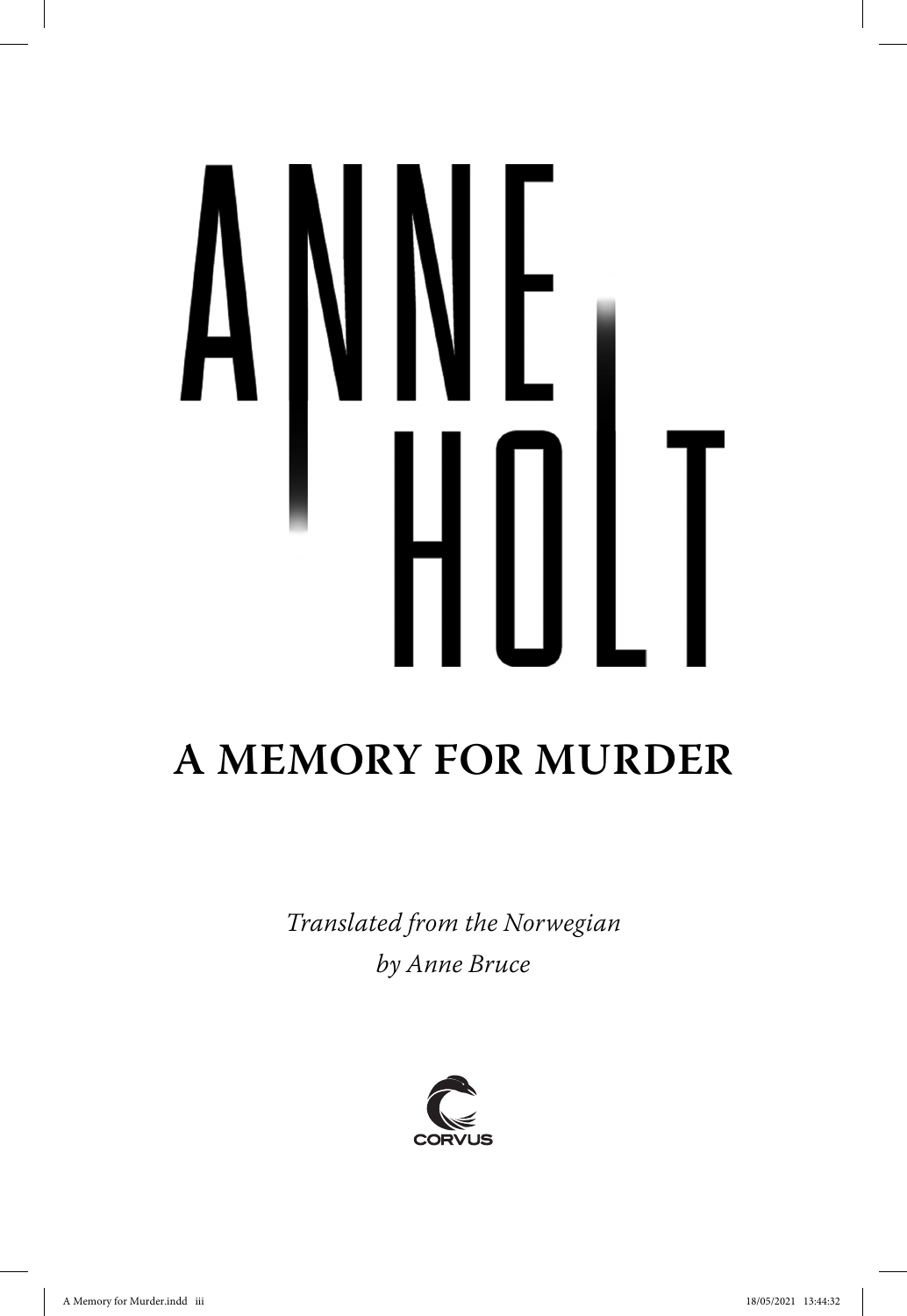First published in Great Britain in 2021 by Corvus, an imprint of Atlantic Books Ltd.

Copyright © Anne Holt, 2021

English translation copyright © Anne Bruce, 2021

Originally published in Norwegian as *Mandela-effekten*. Published by agreement with the Salomonsson Agency.

The moral right of Anne Holt to be identified as the author of this work has been asserted by them in accordance with the Copyright, Designs and Patents Act of 1988.

All rights reserved. No part of this publication may be reproduced, stored in a retrieval system, or transmitted in any form or by any means, electronic, mechanical, photocopying, recording, or otherwise, without the prior permission of both the copyright owner and the above publisher of this book.

This novel is entirely a work of fiction. The names, characters and incidents portrayed in it are the work of the author's imagination. Any resemblance to actual persons, living or dead, events or localities, is entirely coincidental.

This translation has been published with the financial support of NORLA.

#### NINORLA

#### 10 9 8 7 6 5 4 3 2 1

A CIP catalogue record for this book is available from the British Library.

 Hardback ISBN: 978 1 78649 868 7 Trade paperback ISBN: 978 1 78649 856 4 E-book ISBN: 978 1 78649 858 8

Printed in Great Britain.

Corvus An imprint of Atlantic Books Ltd Ormond House 26–27 Boswell Street London WC1N 3JZ

www.corvus-books.co.uk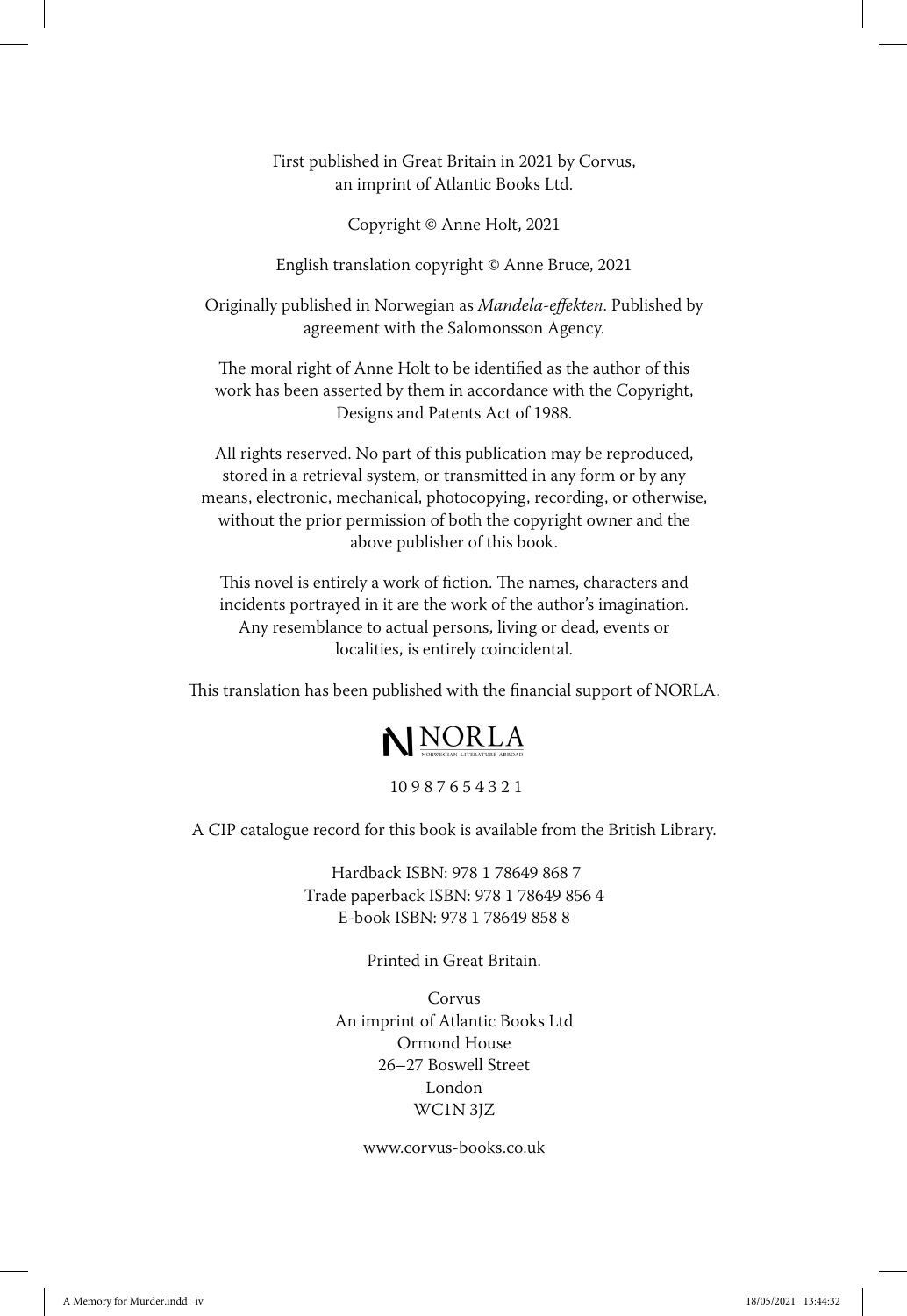#### *Also by Anne Holt*

#### **THE selma falck series:**

A Grave for Two A Necessary Death

#### **THE HANNE WILHELMSEN SERIES:**

Blind Goddess Blessed Are Those Who Thirst Death of the Demon The Lion's Mouth Dead Joker No Echo Beyond the Truth 1222 Offline In Dust and Ashes

#### **THE VIK/stubo SERIES:**

Punishment The Final Murder Death in Oslo Fear Not What Dark Clouds Hide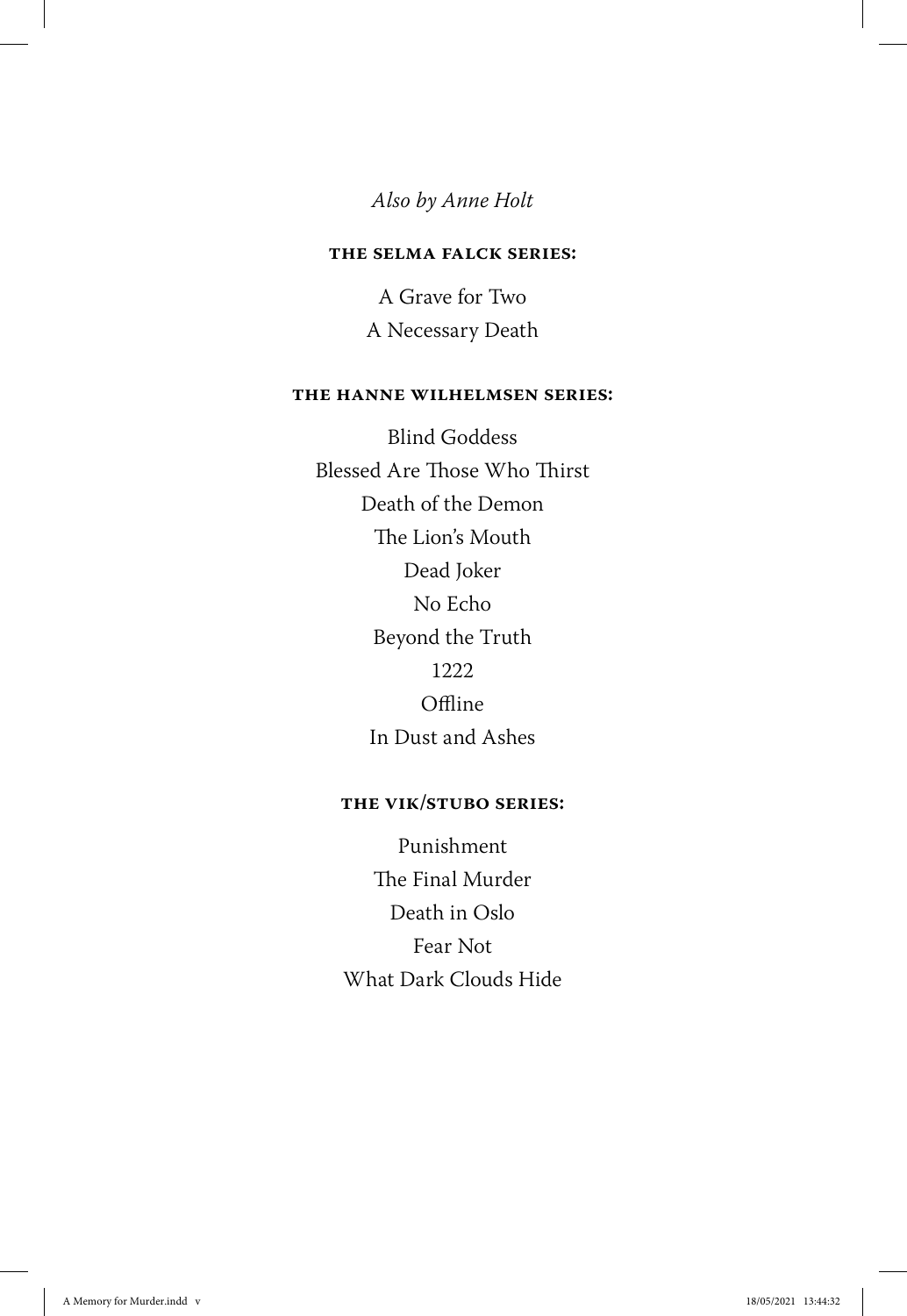$\overline{\phantom{a}}$ 

I

I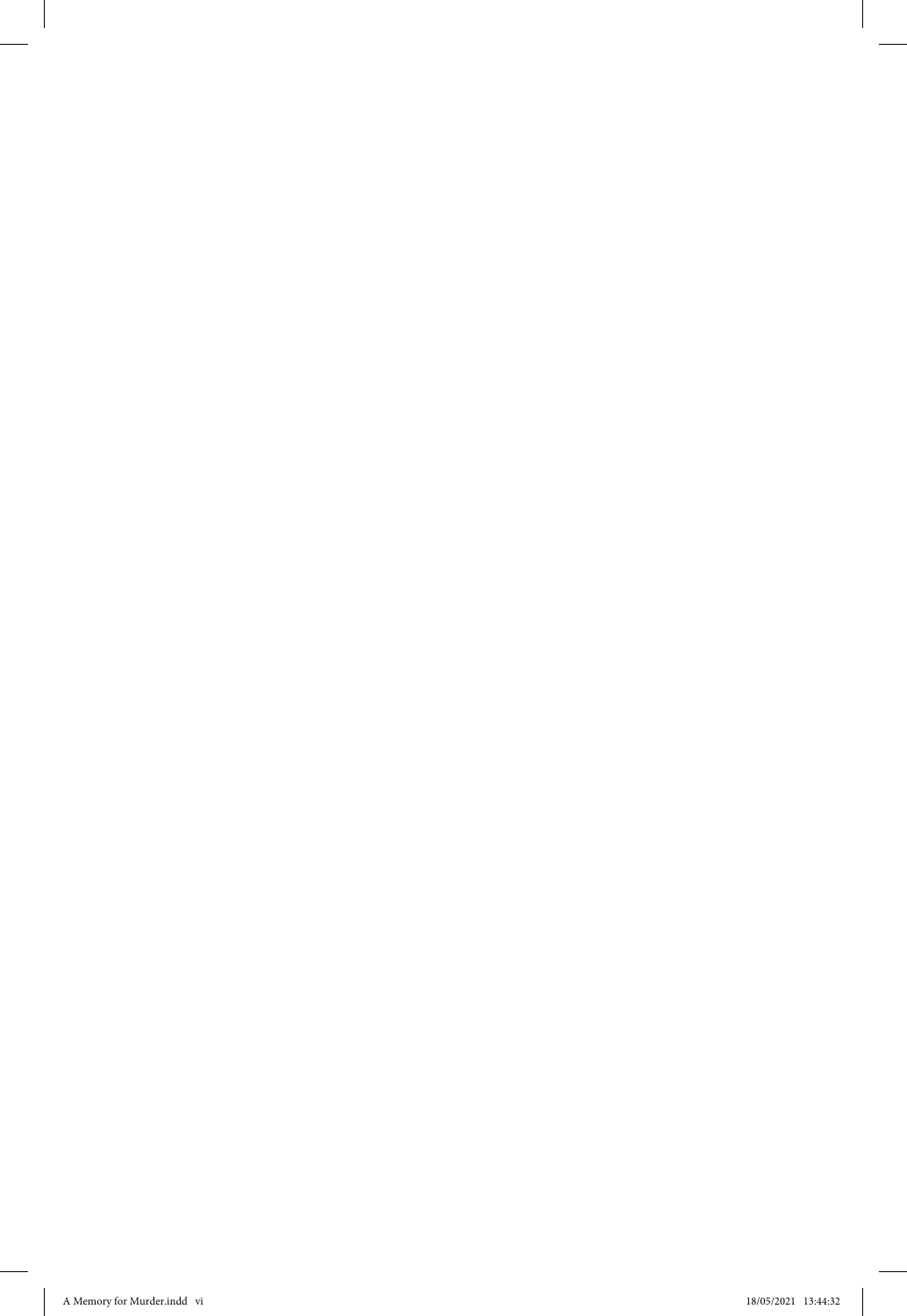*To Jan Guillou, my friend, with thanks.*

I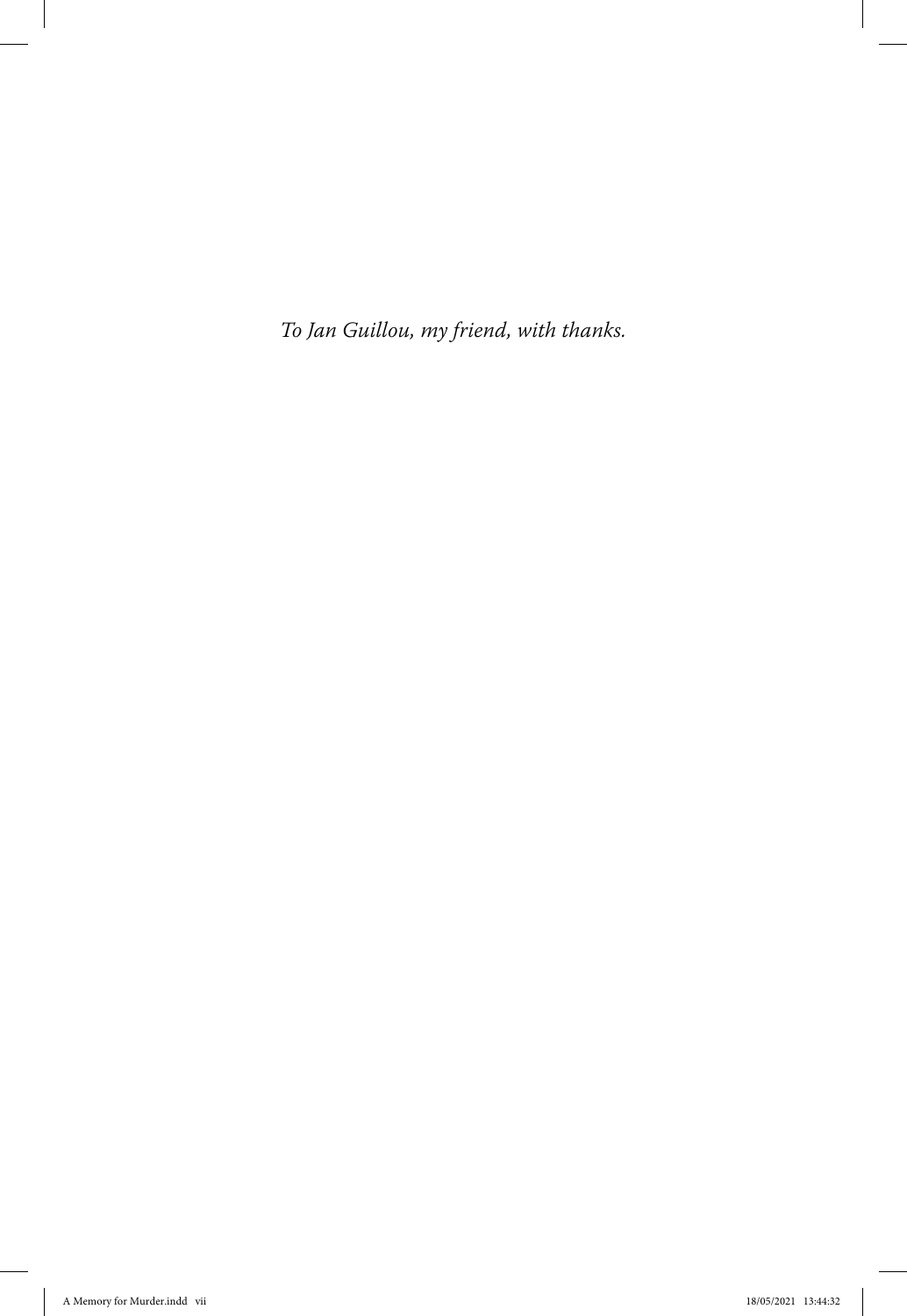$\overline{\phantom{a}}$ 

I

 $\overline{\phantom{a}}$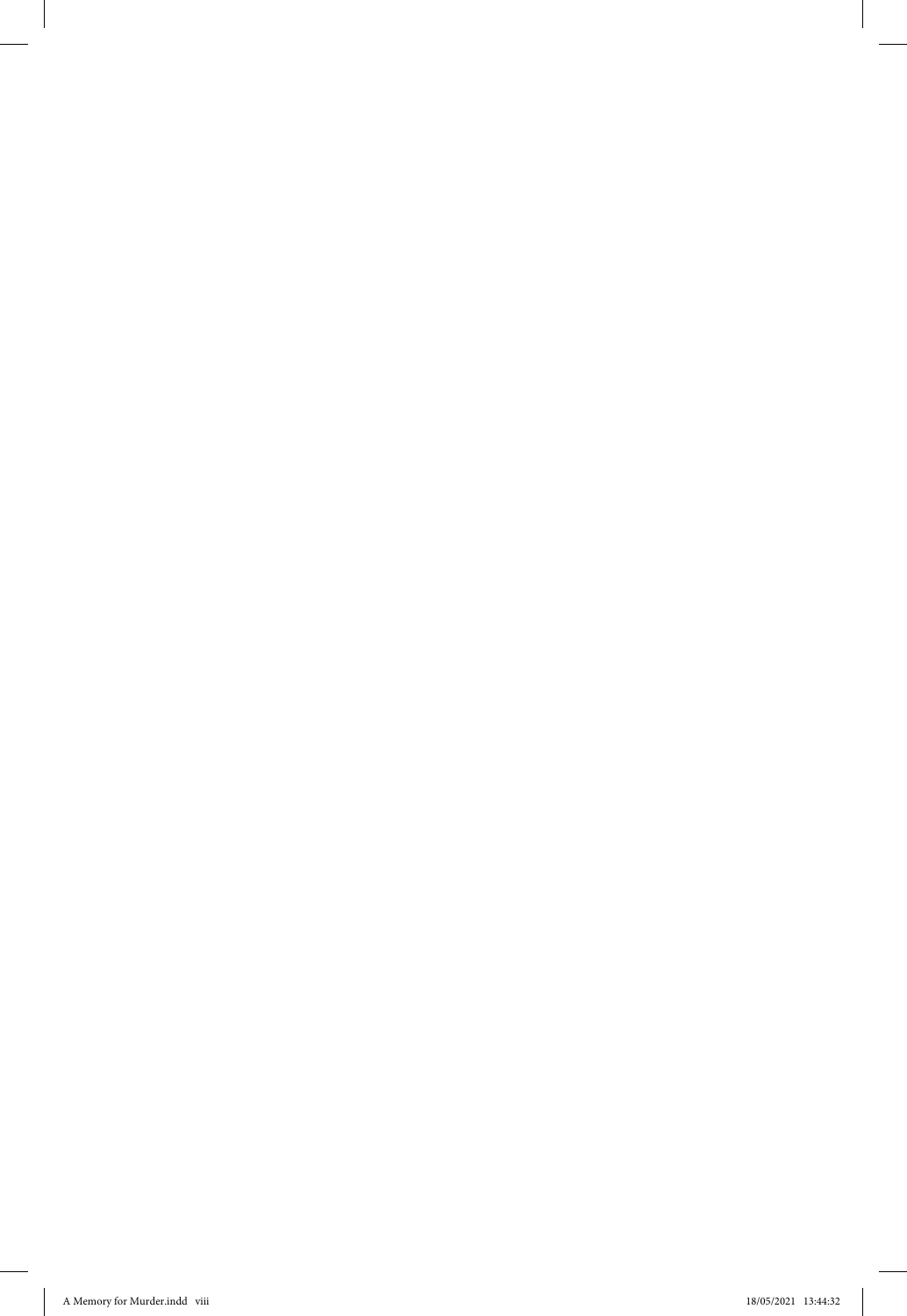#### **May 2010**

#### **Creation**

Ithough she kept slurring her words and grinning, she was lovely. Elegant and charming, the way younger girls hardly ever were. A bit mumsy, really, but pretty brazen with it. Attractive. A full mouth with lips that looked real. Reddishblonde hair that definitely wasn't. Well and truly plastered. She was standing there spewing into a rubbish bin by the fountains at Spikersuppa when he spotted her. He had lingered, watching her for a while, until she straightened her back, looked across at him and suddenly waved him over. He obeyed just as a rat scampered past her feet, the poor creature's mouth stuffed with kebab or something. She was too far-gone to notice the beast. He felt sorry for her. He often felt sorry for people.

For himself too.

Things had progressed the way he wanted and she let him go home with her.

'How old are you really?' he asked for the third time.

'Tick-tock, tick-tock.'

Maybe the woman was actually crying. Mostly she'd laughed, even though he'd had to hold on tight to stop her falling into the gap between platform and carriage at the National Theatre subway station. Her laughter was infectious, even in her drunken state. All the same, she didn't seem particularly happy.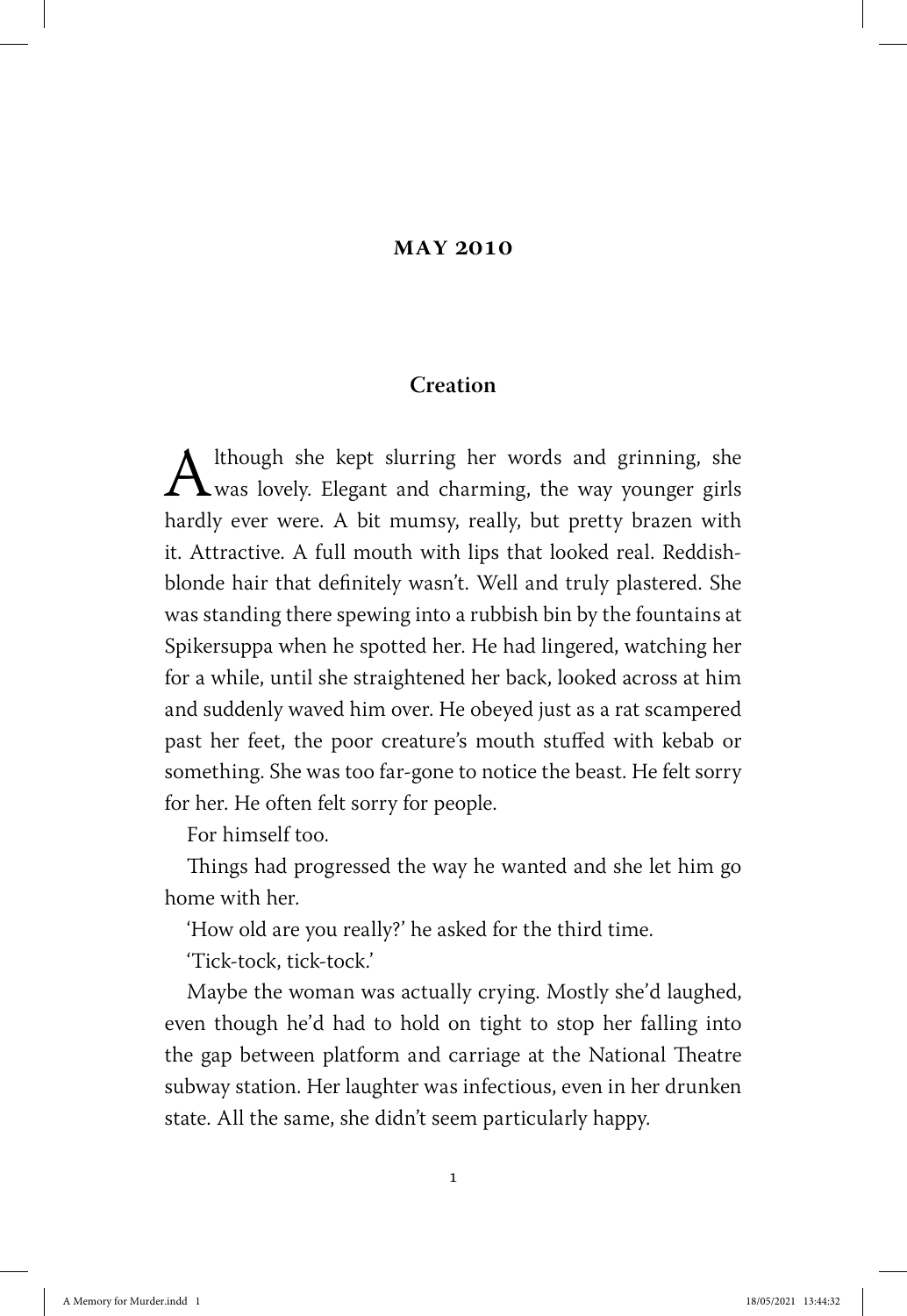'Tick-tock.'

Her apartment was drop-dead gorgeous. Not that he would exactly want to live in fucking Manglerud, at least not in a gigantic high-rise block. The place wasn't especially spacious either, but the bird had seriously good taste, the sort you find in the pages of interior magazines: fairly dark colours, just enough books on the shelves and a far-too-discreet flatscreen TV, sort of thing. And those groups of empty vases and candles, arranged on wooden trays in an effort to look absolutely casual. Here and there, dotted all around, but not too many. The apartment was the perfect place to crash for the night, something he was totally dependent on at present. Any acquaintance or stranger, as long as it was clean enough and they were nice people, and he was saved until the next day.

'Far too old,' she complained. 'The clock is ticking.'

He had brewed a huge pot of coffee and also poured a lot of water down the woman's throat. He knew how she was feeling. It wasn't often he drank enough to be totally sloshed, but when it happened, it was best to sleep it off. Hell on earth when you finally woke up, of course, but all the same.

'Maybe you should sleep,' he suggested as he got up from the settee.

'No,' she insisted, trying to pull him towards her. 'You're so sweet. So nice. I'm sure you'll make a wonderful dad. Can't we make a baby together?'

He laughed.

'How many times do I have to tell you? I'm gay. G-A-Y. I don't feel any desire for women ... no offence ...'

Taking a step back, he turned up his hands and showed his palms.

'… and the last thing I want is children. I'm only twenty-one.'

'It would be so easy,' she said, struggling to sit more comfortably. 'I've got all we need, and it's the right time of the month, and …'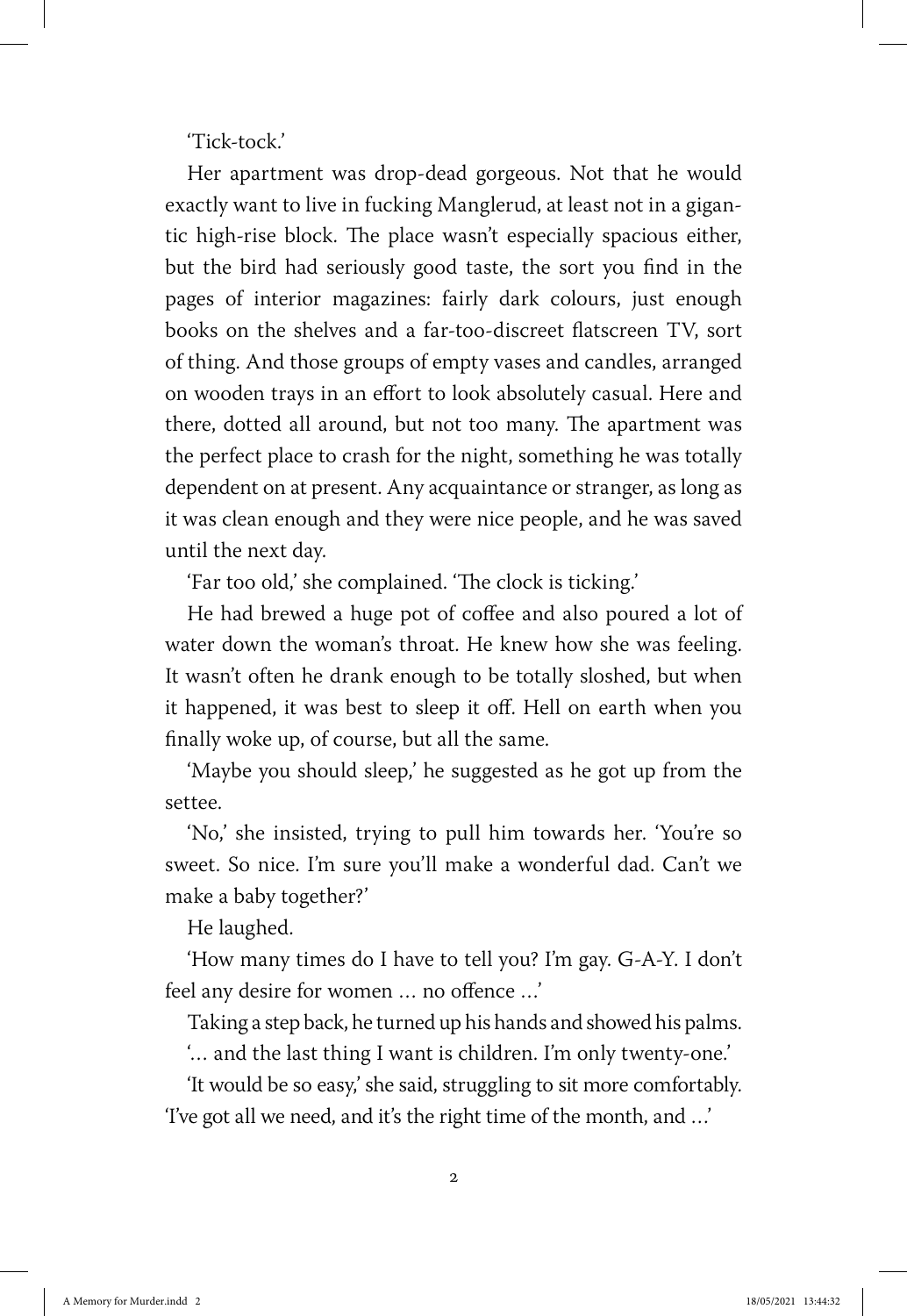Her consonants must have been left at the bottom of a glass somewhere. Her hand dangled over the edge of the settee when she tried to stand up and she fell back again. No longer looking so good.

He guessed forty years old.

'Th irty-eight,' she said with a hiccup. 'I'm thirty-eight, and it's getting late.'

A snigger.

'Th at rhymed! Come on, let's make a baby.'

She shut her eyes. A few more minutes and she'd be fast asleep. He seized the chance to look around again. He spotted an iPad beside the pathetic flatscreen. She must have bought it in the US – it was only a month since Apple had launched the coolest gadget of the times. Bloody expensive. Bloody beautiful.

Sometimes he stole things.

Never much. Mostly food and drink. An odd time money, but only small amounts, and only in moments of desperate need. The tablet, with its bright red leather cover, looked really tempting.

'A baby,' she said in an unexpectedly firm tone of voice.

This time she managed to stand up. The grin was gone. She shook her head ever so slightly. Drained the half-full cup of lukewarm coffee. Put it down and stretched her back with her hands above her head, as if she had just woken up. He had hoped she would doze off on the settee, so he could lie down in the enticing bed that was most likely behind the nearby door. Now it would probably be the other way round. Fair enough. Beggars can't be choosers, and the settee was absolutely fine.

She padded across the floor towards the open-plan kitchen, surprisingly steady on her feet now. Rattling in a drawer. Several drawers. He was staring at the iPad. He knew she also had an iPhone. In her handbag, the one hanging from a hook in the hallway, containing both her wallet and loads of makeup. It had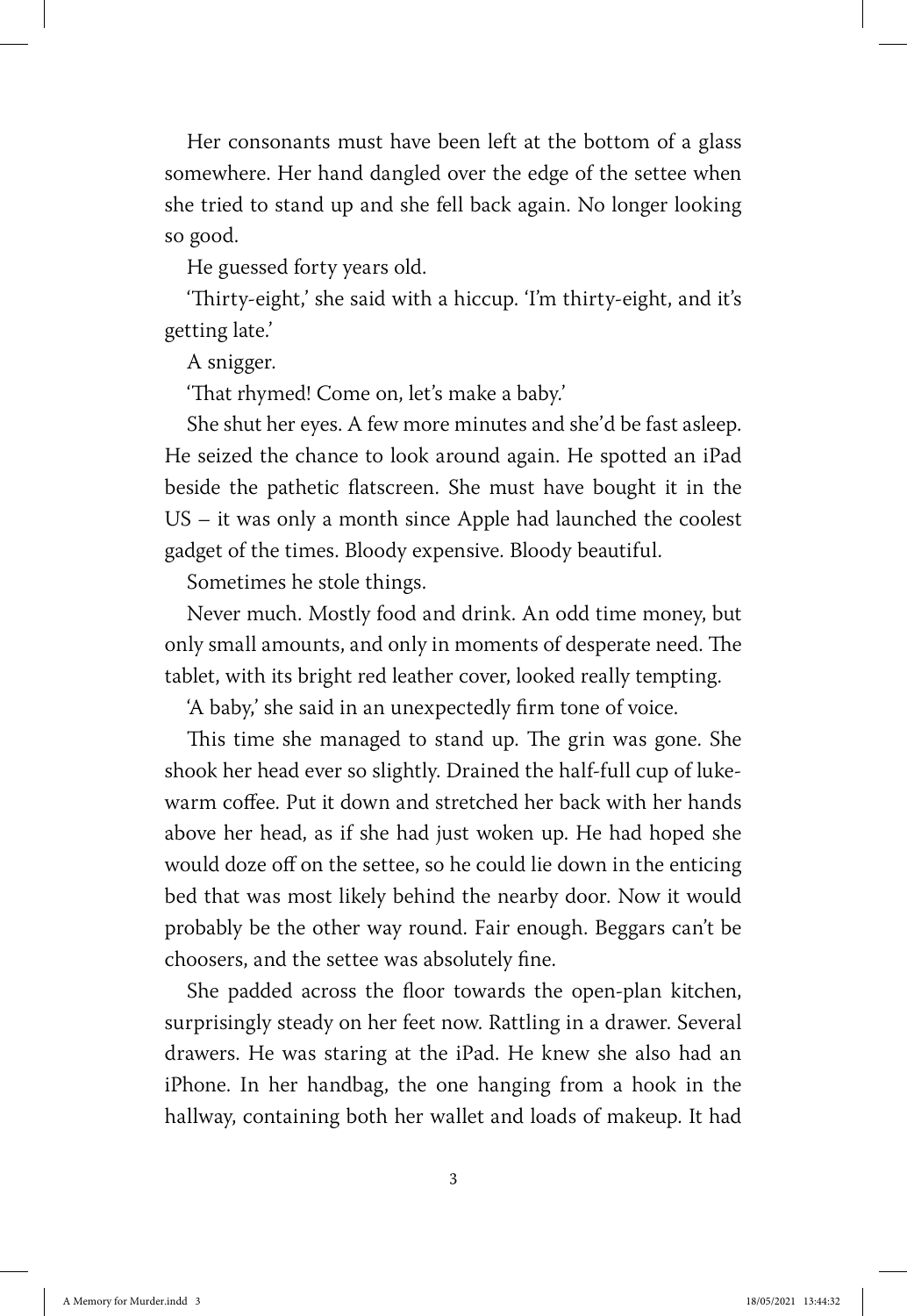toppled over between her feet on the subway and he'd had to help her gather everything up again.

'Here,' the woman said, raising an enormous syringe above her head.

Something for a horse. Or an elephant. It didn't have a proper point, he could see that. No metal at all, in fact. Blunt and strange. It looked a bit like a toy hypodermic, the kind kept inside the dinky doctors' medical bags that had a red cross on the front.

'Do you have any food?' he asked.

'Yes, of course. Afterwards. First this.'

He wasn't stupid. At junior high, he'd been top of the class. Smart and cocky, he'd heard his teachers say. Then his mother had died and there was no more school for him. Life went its merry way, in a sense. He stumbled along after it as best he could. Mostly living from hand to mouth. Sometimes like a prince. Most often not. He hadn't had a fi xed abode since his father had at long last lost patience with him and thrown him out the door.

When he was seventeen.

For four years he had lived off Social Security and the generosity of others. All the same, he wasn't stupid, and when the woman waved the big plastic syringe yet again, he understood what she wanted.

'Are you healthy?' she asked.

'Yes. But I can't be bothered—'

'No HIV infection?'

'Course not,' he answered, annoyed now. 'I'm careful.'

'Hereditary illnesses?'

Her consonants were back in place.

'No,' he replied. 'At any rate, we're not making a baby with that gadget there.'

She was right in front of him now. Her breath stank of vomit and coffee and red wine. Her tongue was a strange shade of pale blue. Her eyes even bluer.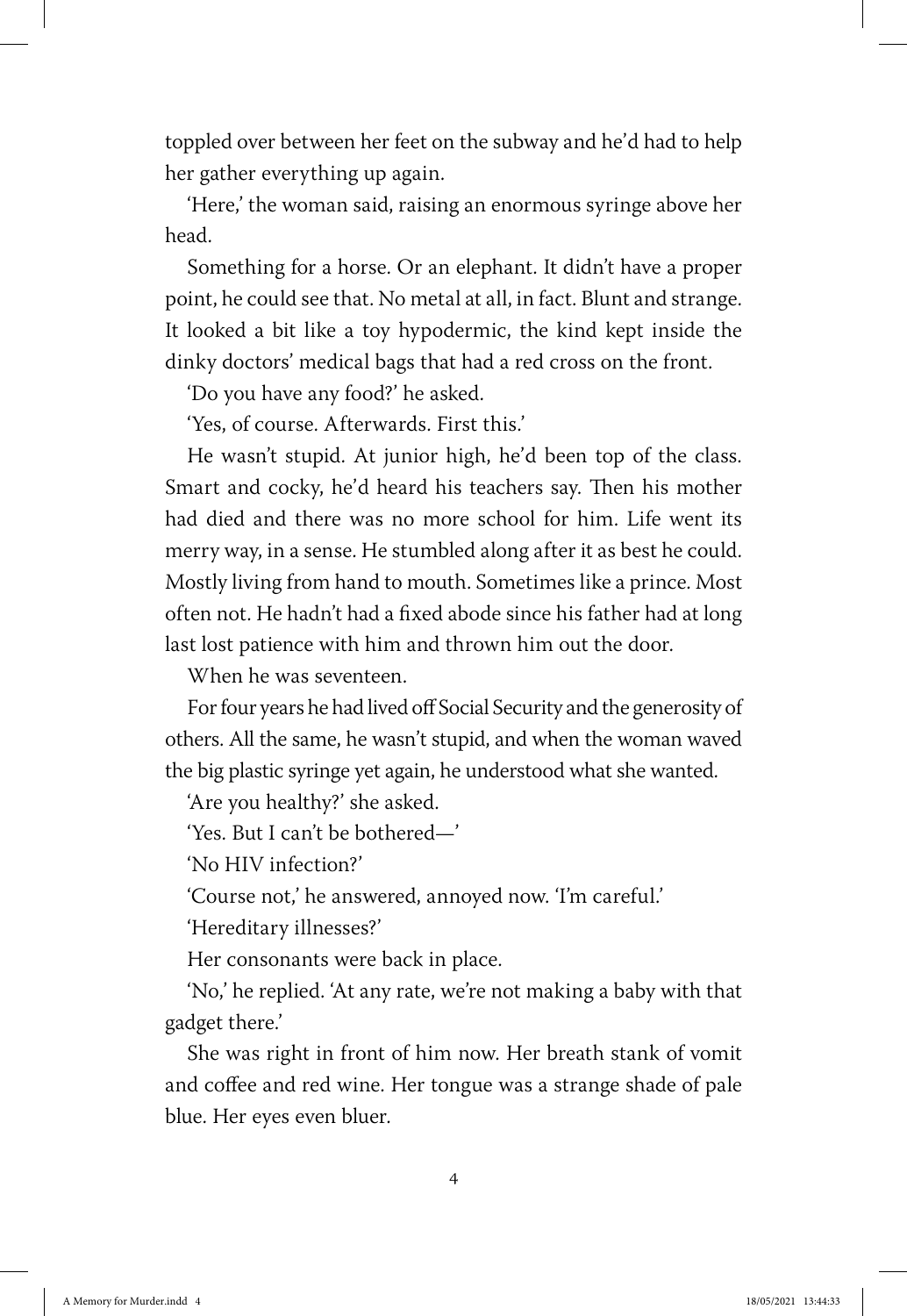'Ten thousand kroner,' she said flatly.

'What?'

He took a pace back.

'You'll get ten thousand kroner. All you have to do is wank into a cup. In the bathroom or something. Give the cup to me and you'll get ten thousand kroner. You look as if you need it.'

He hadn't had ten thousand kroner in cash since his confirmation.

'Thirty,' he said in a flash. 'I want thirty thousand.'

'No,' she said, crossing the room to the small unit where the iPad and flatscreen were.

From a little drawer she produced a wad of pale-brown notes, held together with something that looked like a hairband.

'Ten thousand kroner,' she insisted. 'I don't even know your name, so you're taking no risks. No demands. Not for financial support or turning up at family birthdays. You give me what I want, you get the money in return and …'

She hiccupped and had to take a step to one side to retain her balance.

'Christ,' he said, 'this is crazy. You can't just make a kid like this. Kids shouldn't …'

He ran his hand through his longish hair.

'Why don't you just go to Denmark or something? Or have a chat with a friend? Or find yourself a guy, for Christ's sake, you're—'

She was waving the banknotes.

'You're lovely,' she said. 'You're Norwegian and blond and young. You're kind. You helped me home. I've no idea how smart you are, but I'm sharp enough for two.'

He could strike her down. Take the money and run. She wasn't just as out-of-it as she'd been when he'd found her a couple of hours ago, but it would be easy to overpower her. And she didn't have a clue who he was.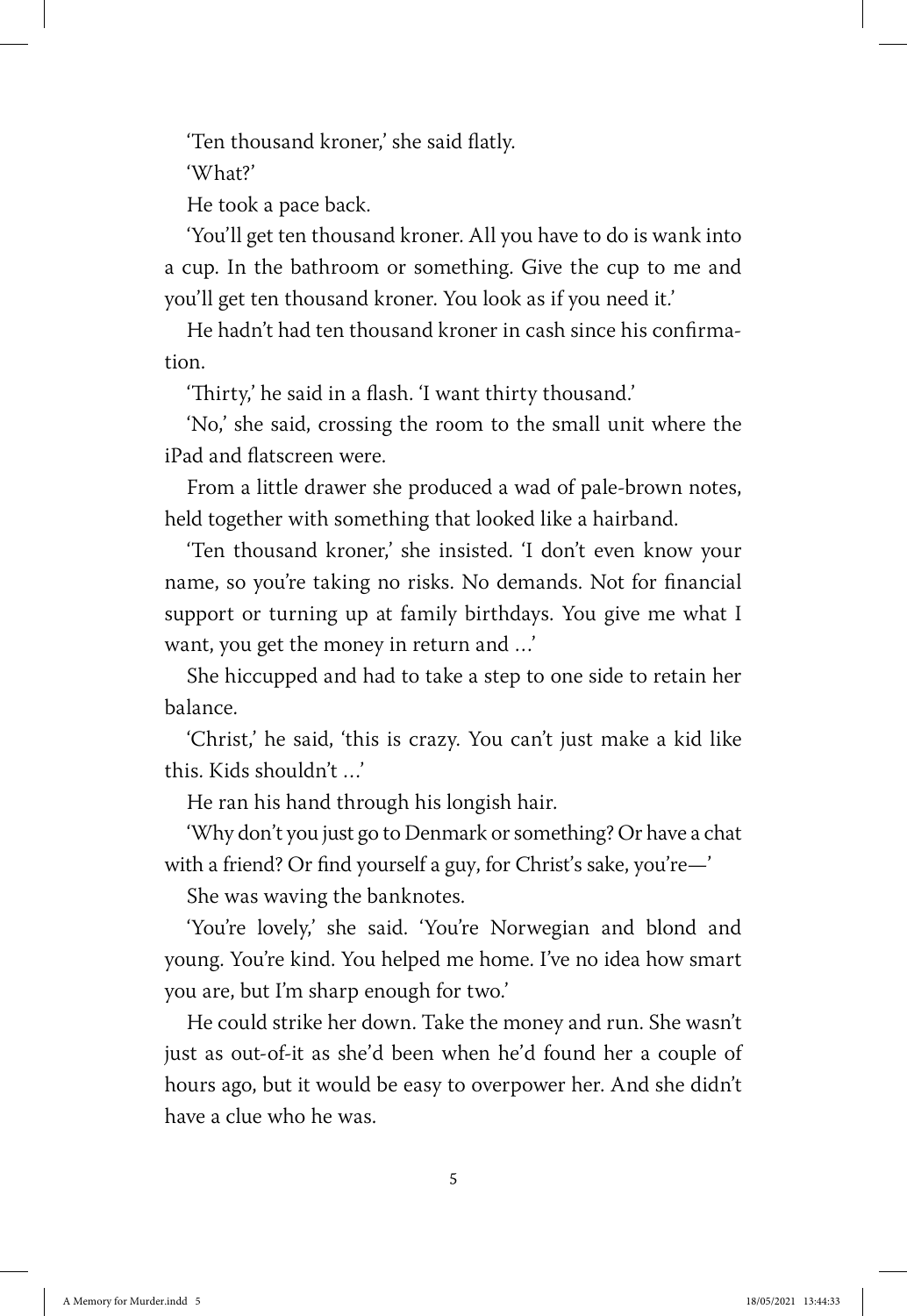'Ten thousand kroner for a few seconds' work,' she said. She was spot-on about that. It wouldn't take long at all.

'Plus the iPad,' he said, pointing.

'No. Ten thousand. Take it or leave it.'

'But why me? Haven't you got—'

'You know nothing about me. I know nothing about you. Let's keep it like that. Now I need an answer.'

He answered.

Ten minutes later, he stood alone in the hallway of the small apartment with an entire fortune in his pocket. The woman had taken the cup and syringe into her bedroom and asked him to leave. Without offering him any food as she had promised. It didn't matter, now he could buy something. Her handbag still hung on the hook at the front door and he opened it carefully and drew out her wallet. She liked cash, this woman. Behind a photo of an Alsatian dog, there was a bundle of 200-kroner notes. Her credit card was firmly fixed inside the tight slot in the leather, but with a bit of jiggling, he managed to pull it out far enough to read her name.

If she had no idea who he was, at least he would know who he might be having a child with. On the other hand, getting pregnant at that age, after a more or less random attempt at artificial insemination while under the influence, would probably wind up being pretty difficult. After a moment's hesitation, he pushed the card back into place without touching the cash. Then he dashed out to get some grub and somewhere else to sleep. Once he was some distance away from the apartment block, he made up his mind to pretend the whole absurd episode had never happened at all.

Curiously enough, though, he never forgot her name.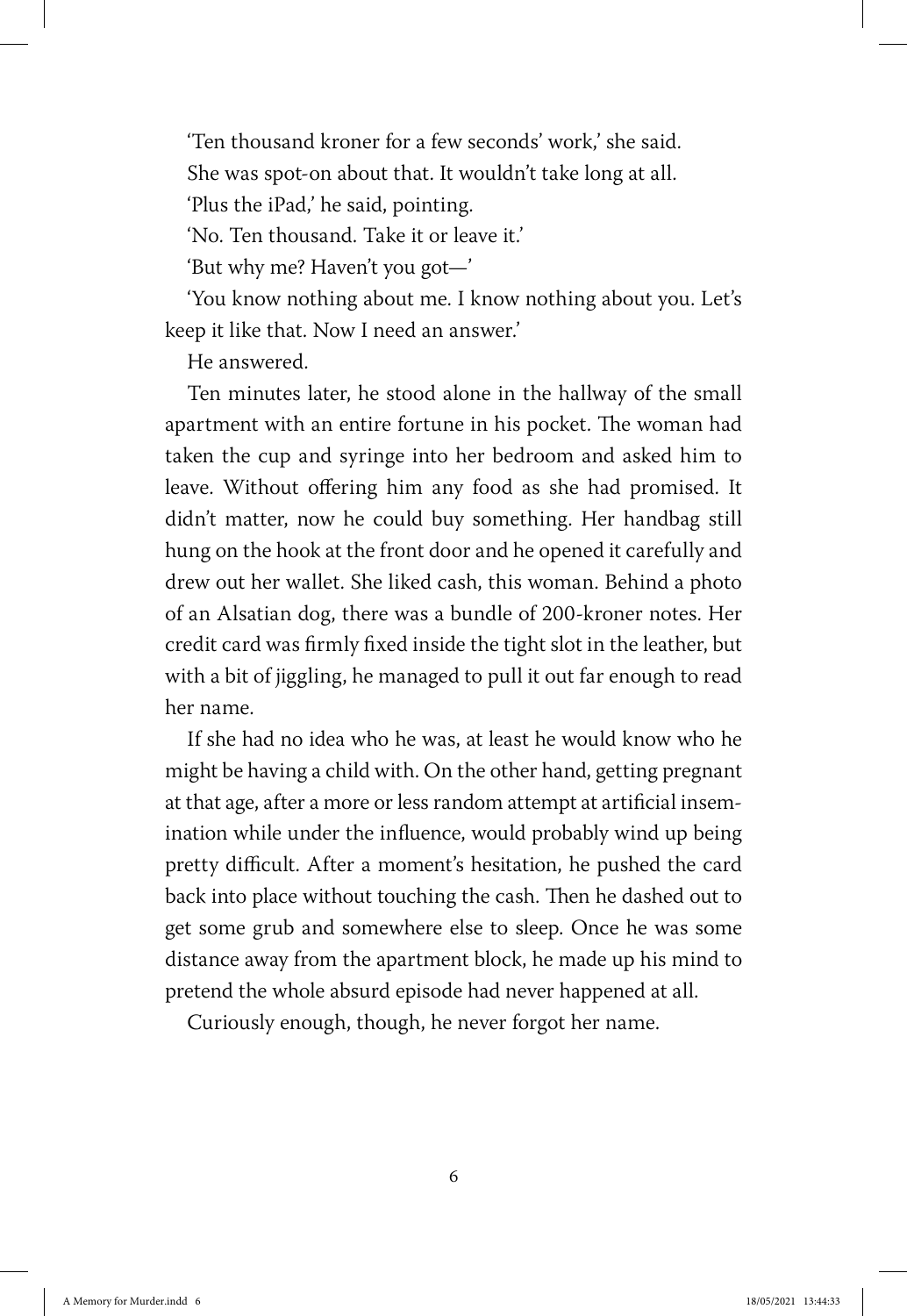#### **Thursday 5 September 2019**

#### **The Assassination**

hen the shot hit Selma Falck, she was in fact only astonished.

It wasn't especially painful. Just a jolt to her shoulder, at the very top of her left arm. She instinctively grabbed the entry wound, and noticed with increasing bafflement that blood was already seeping through her velvet jacket, staining it dark crimson.

A hell of a hullabaloo kicked off.

Tables toppled and people screamed. Cups, glasses and chairs flew in all directions. The customers in the crowded pavement restaurant threw themselves to the ground or sprang up to flee the scene. A pram parked at the far edge of the jumble of small tables tipped over and the mother's shrieks cut through all the noise.

Only Selma Falck sat completely still. As the blood spread under her right hand, she grew gradually dizzier. Later she would insist that many seconds had passed, perhaps as much as a couple of minutes, before she realized Linda was dead.

The shot had struck Selma's old friend from the national handball team in the head.

A sharp report had ripped through the autumn air. Not two, Selma firmly insisted. She remained seated, nausea denying her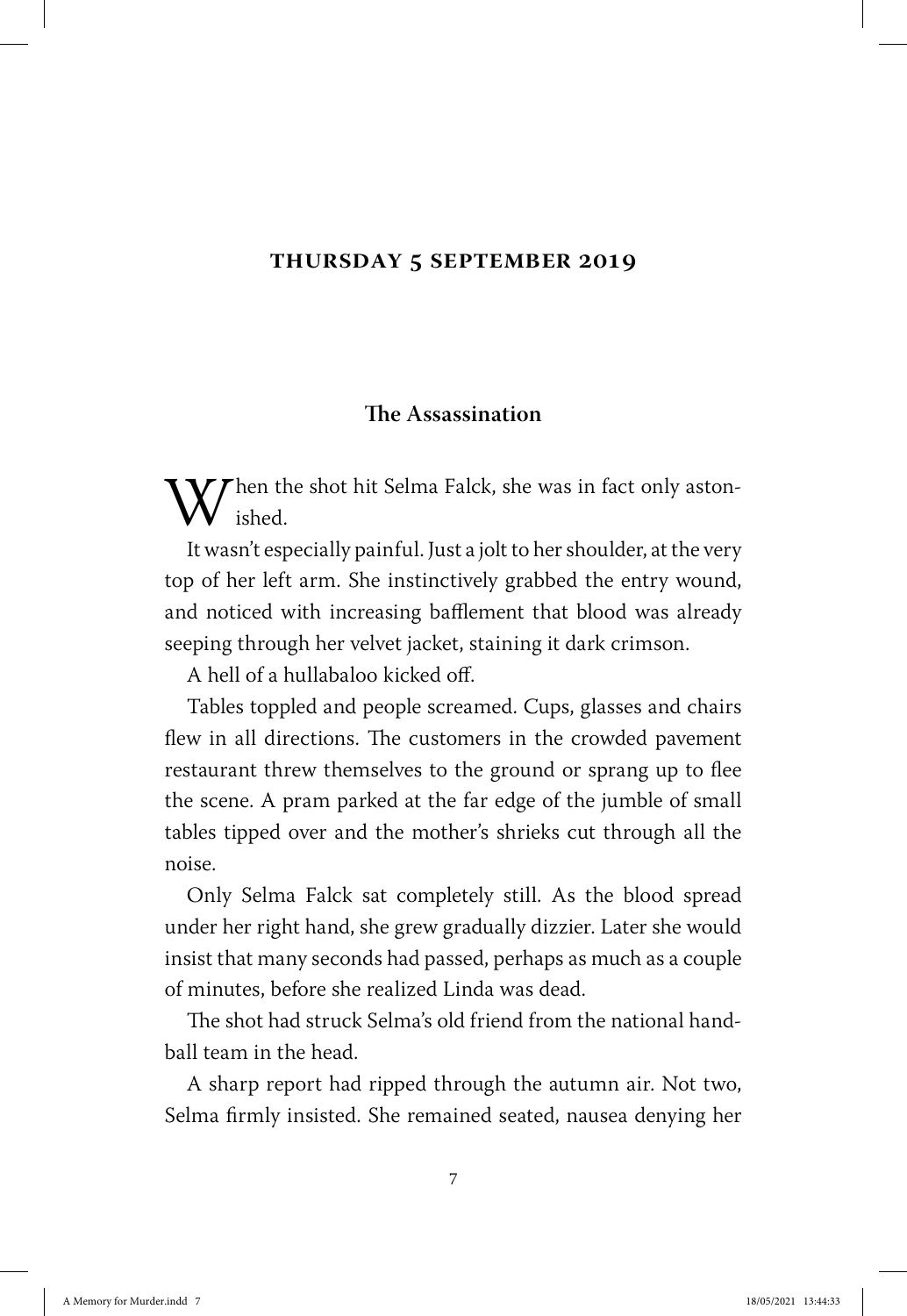the ability to stand, while she struggled to shut out the cacophony of weeping and wailing and harsh warnings.

One single shot. Definitely not two. Linda had been sitting on her left. Vanja Vegge, Selma's oldest friend, sat opposite them both. A stressed-out waiter had just thrown down a glass of water on the rickety little table. It was perched so far over, teetering on the edge, that it risked tipping over once the waiter turned his back to squeeze past the jam-packed tables. Linda Bruseth's reflexes might not have been as good as they had been thirty years earlier, but she had avoided the accident at the final split second. Her hand was still clutching the glass and her head had dropped forward. It might even look as if she had dozed off in a drunken stupor. But all that had been on the table a few seconds earlier was the water, two cans of Pepsi Max and a cappuccino.

A fine-calibre firearm was what crossed Selma's mind. The bullet had hit Linda at the back, on the side of her skull, where it had deposited mass and weight as it rotated inside her brain, changed angle and continued its journey through another, larger hole in Linda's cranium before striking Selma's arm. Dots danced in front of her eyes, black and green, but she managed to lift her injured arm sufficiently to see there was no exit wound.

'The same bullet,' she muttered. 'And now it's inside me.'

'We have to leave!' Vanja Vegge screamed hysterically from beneath the table.

'She saved me,' Selma said.

'What? We have to go, Selma! There could be more shots!'

'Linda saved me,' Selma repeated. 'But I don't think she knew that.'

Then she got to her feet, swaying slightly. Taking a stronger grip of her left upper arm, she walked with surprisingly steady steps towards the wailing ambulance that was miraculously already approaching.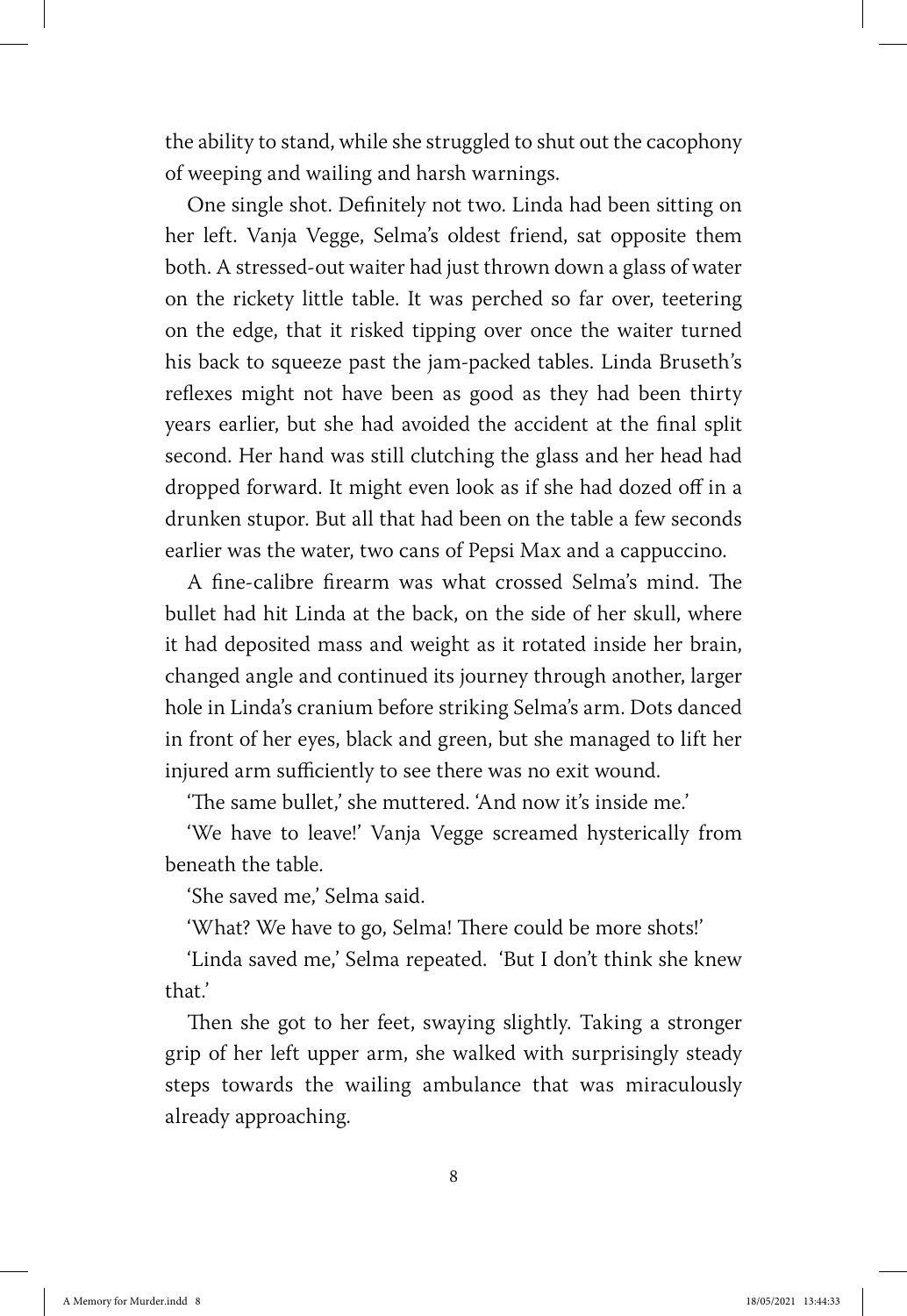'Anine must never learn of this,' she mumbled all the way, over and over again. 'My daughter simply mustn't get to hear of this.' As if that could possibly be avoided.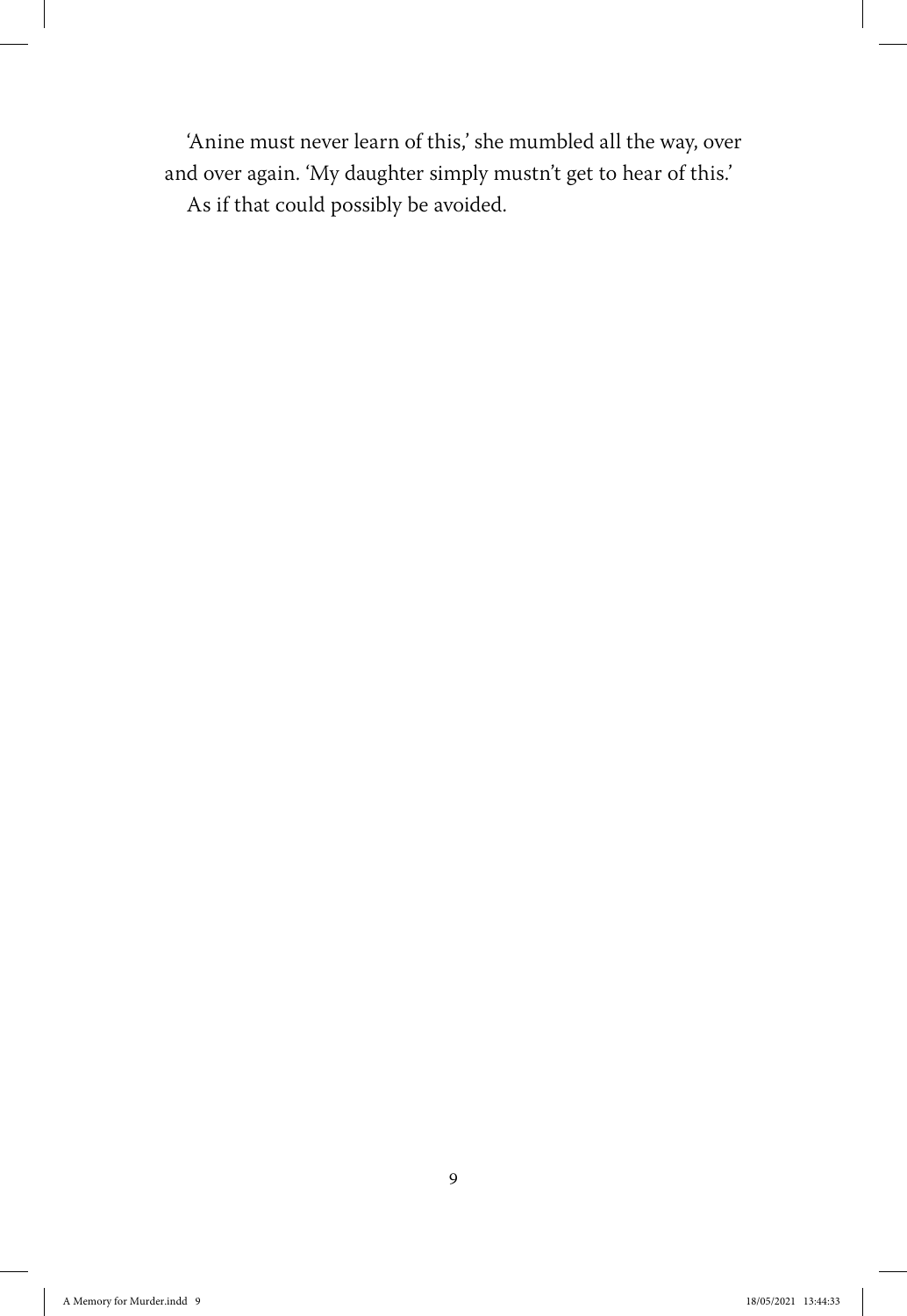#### **Saturday 7 September**

#### **The Interview**

Private investigator Selma Falck and Police Inspector Fredrik Smedstuen sat side by side in a cleaners' cupboard at Ullevål Hospital. It was remarkably large. On the other hand, it smelled far from fresh. Damp patches formed rough patterns on the windowless exterior wall and putrid floor cloths were piled up in a corner.

'Placing you in a four-person ward,' the police officer mumbled, shaking his head. 'In the richest country in the world. That's how things have turned out.'

'It's fine,' Selma snapped. 'Anyway, I'll soon be discharged. Just a flesh wound. And they did at least lend us this cupboard, didn't they? For this little … chat of ours.'

She raised her eyes and let them run over the space. One wall was covered in enamelled metal shelves, crammed with so many poisonous cleaning agents that they could have killed off the entire hospital if they fell into the wrong hands. Iron hooks that looked as if they had been made by an old-fashioned blacksmith were screwed all along the opposite wall. They were all different sizes and brushes and mops hung from each of them, attached by plaited string, all so filthy that Selma optimistically assumed the cupboard was no longer in use. It was just a superfluous space in a gigantic hospital complex that would soon be razed to the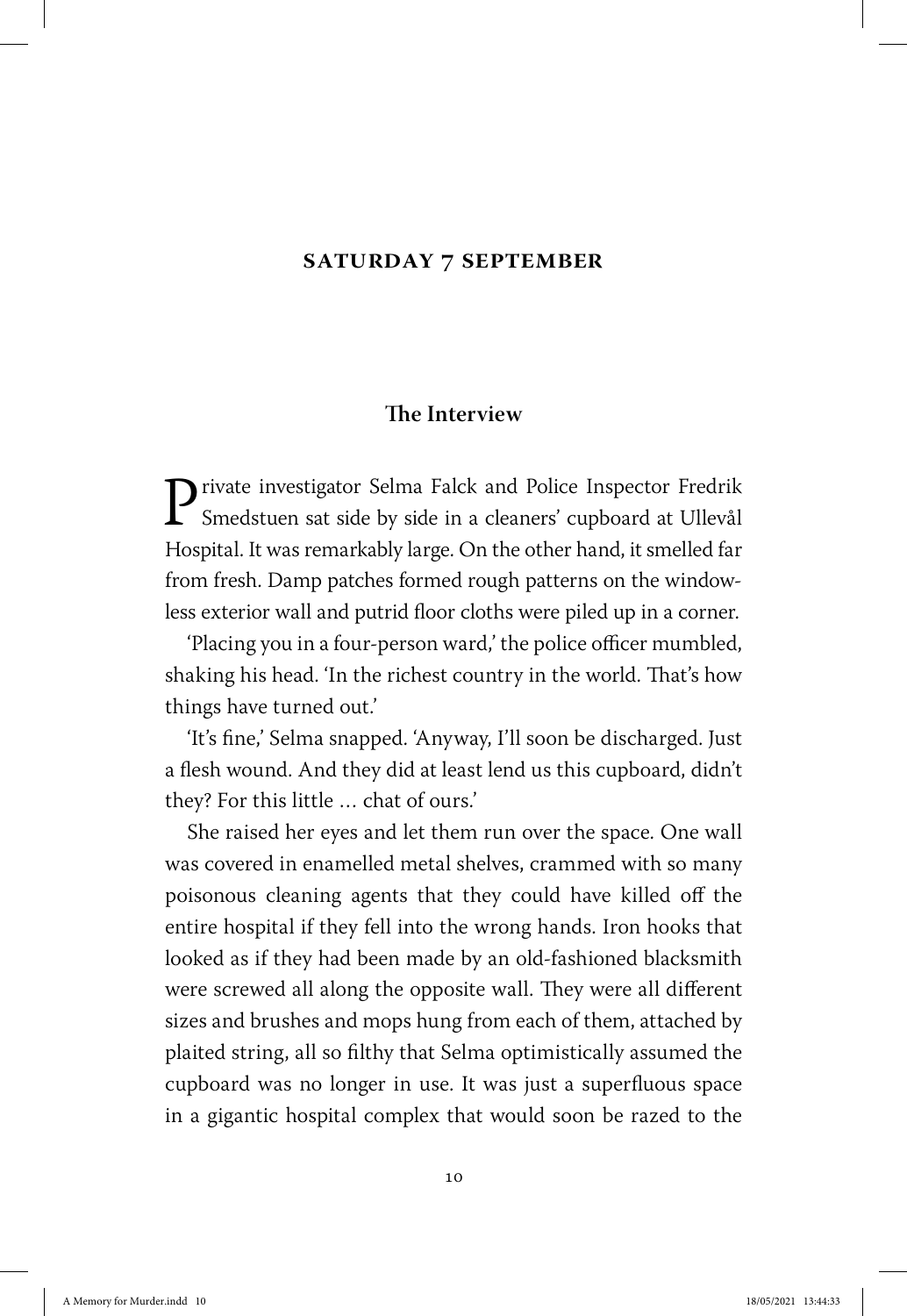ground. At any rate, the hospital was to be relocated, sparking such voluble protests from a virtually united medical profession that she thought they must be right. Here and now, though, she changed her mind. Twenty-four hours in a ward far higher than it was wide, with three gabbling wardmates and a sickly smell of urine from the shared bathroom, had made her long for the far newer National Hospital where a year ago she had spent six weeks and eventually come to enjoy it.

She was sitting in a wheelchair without really knowing why. The nurse had insisted. Smedstuen's bulky thighs spilled over the sides of a flimsy tubular chair and he kept wriggling. On the shelf beside them, he had placed an iPhone in sound recording mode between a bottle of lye and a four-litre drum of undiluted ammonia.

'As I said,' he continued, 'this is just a preliminary, absolutely informal interview. The case is top priority. We're all over it. A Member of Parliament killed in broad daylight. Reminds me of Sweden, in fact. I thought you'd be keen to add your pennyworth. You know …'

Selma made no response. Something about this guy affected her. It was clear he had respect for her – he had opened the conversation by expressing his admiration and regard for Selma's earlier feats. She had greeted him with her usual friendliness and cordiality when he had arrived unannounced at her bedside. It was automatic: she fell into the role of her other self in dealings with everyone except a small handful of people. Affable and amusing. A bit of a flirt and always agreeable. It worked every time. But not with this man. There was something reserved about him, something aloof – as if he really couldn't care less. As if even in a case like this, a fatal shot fired at a crowd of people in an open street, fundamentally bored him.

Maybe he just felt uncomfortable. He was big, heavy and unkempt. His pilot's jacket was a touch too small. His hair was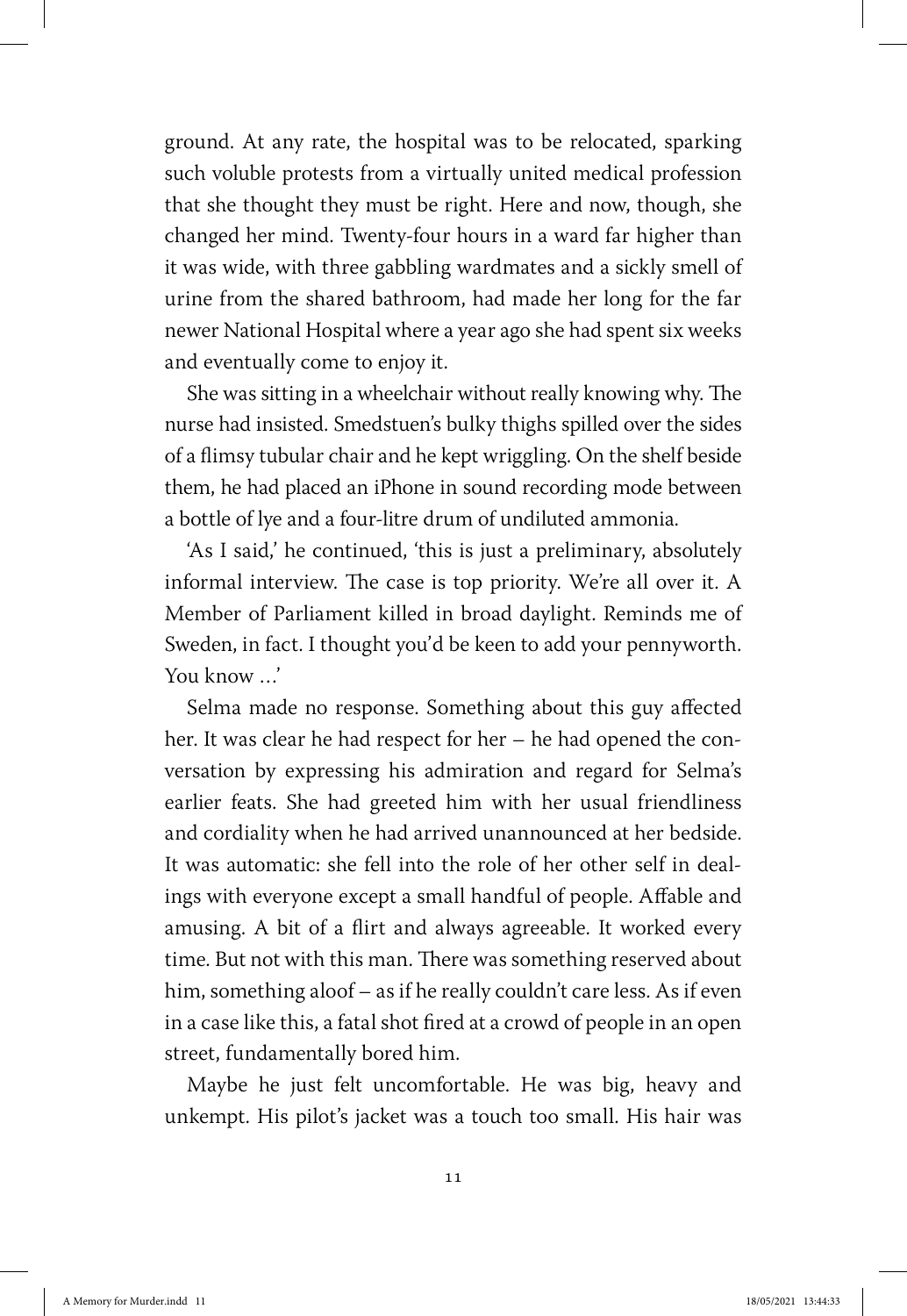slightly greasy. He had tried to conceal the smell of cigarettes on his breath with Fisherman's Friend lozenges. As for Selma, she had managed to take a shower before he called in, her arm taped up with plasters. Vanja had dropped by with clean clothes from her apartment, Armani jeans and a midnight-blue oversized *Acne* shirt. Sighing deeply, the policeman shrugged as he shifted the mobile several millimetres closer to her.

'A single shot,' he declared. 'You're certain of that.'

'Yes.'

'Eye witnesses heard more than that. Some say two, others three. Still others think it might have been an automatic weapon. A number of shots in a series.'

'Witnesses tell lies. We humans are chronically unreliable. We make up pictures in our heads that are far from correct. Have you heard of —'

He interrupted her with an impatient toss of the head.

'Yes, of course. But what makes you so sure?'

'My ears. I heard one shot. Only one. And that's what the forensic investigations will show you. One bullet. It hit the back of Linda's head, changed direction inside her brain, flew out again and then hit me in the arm. Where it lodged.'

The policeman smacked and licked his lips.

'What's left of the bullet has been sent for examination,' he said, nodding towards her shoulder. 'We got it straight from the operating theatre. It's so deformed we'll be lucky if it's at all possible to work out what type it is.'

'But we're talking about a high-velocity small-calibre gun, are we not?'

'In all likelihood. Which demands a good marksman. A heavycalibre weapon would have blown the head off your friend. Where did you learn this? About firearms and calibres and suchlike, I mean?'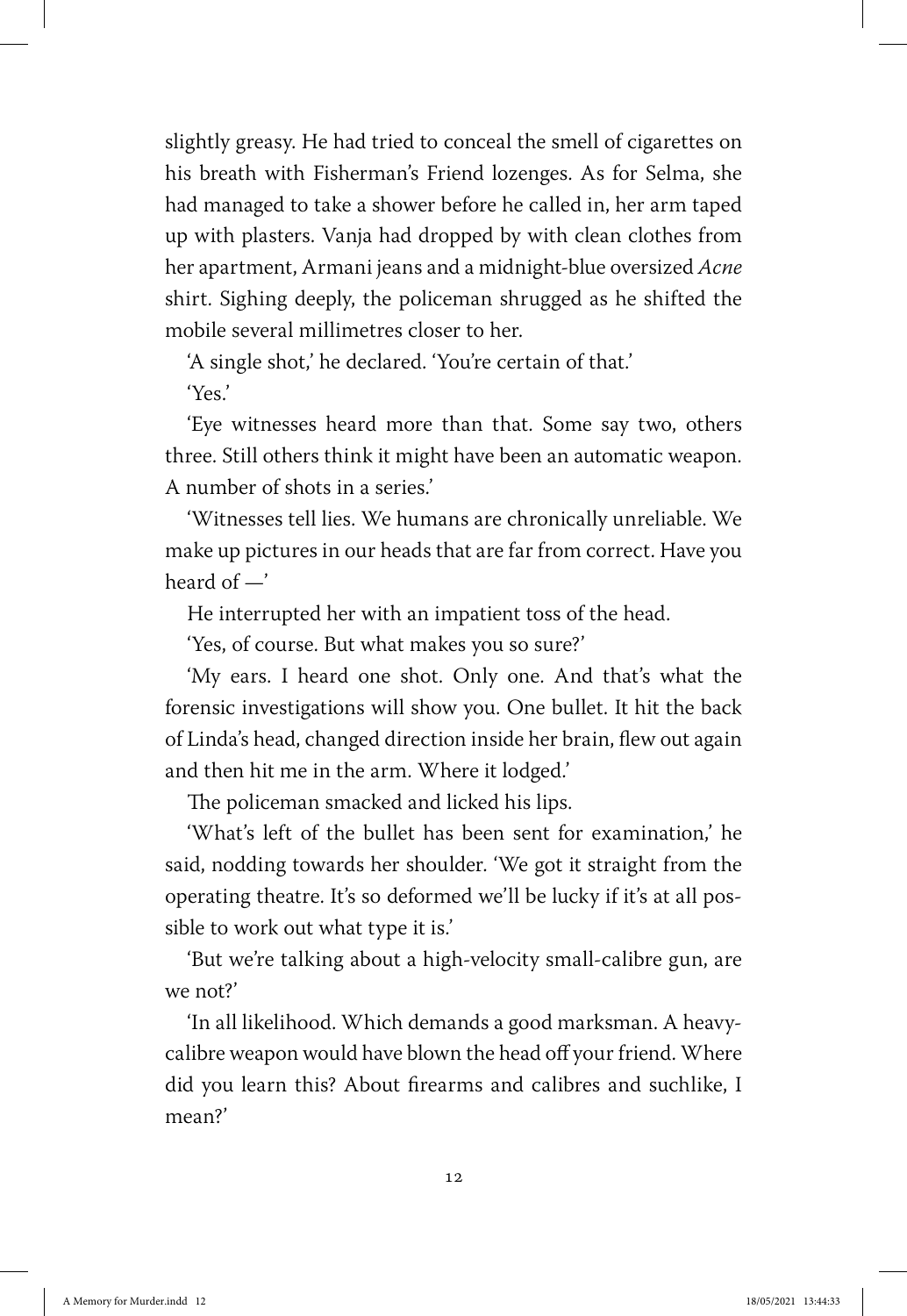Selma did not find it necessary to answer. The policeman, obviously feeling increasingly uncomfortable, was tugging at his shirt collar, even though it was open. Scratching his three-dayold stubble. He seemed really completely uninterested in both the case and Selma Falck herself.

'We'll see what the technicians find out,' he muttered. 'Strictly speaking, we can't know whether it was you or the other woman, condolences by the way, who …'

He touched his breast pocket, as if searching for a notebook.

'Linda Bruseth,' Selma helped him out.

'Yes, Linda, that was it. We don't know whether it was you or her who was the target of that bullet. Or anyone else. That woman Varda, for example.'

'Vanja. Vanja Vegge doesn't have an enemy in the world. She's a friendly psychologist that everybody loves. The only provocative thing about Vanja is her colourful, fluttering clothes. Hardly something to get killed for.'

Smedstuen mumbled something that might mean even the police felt Vanja Vegge was an unlikely target for an assassin.

'It doesn't have to have been anyone at all,' he went on. 'It could have been an act of terrorism. A shot in the dark, intended to scare people.'

Selma laughed, jarring the stitches where she knew a drain had been inserted. She grew suddenly serious and settled her arm more comfortably in the sling. Tried to relax her hand, as she had been told to do.

'An act of terrorism,' she repeated. If the policeman wouldn't buy her affability, he would certainly catch her irony instead. 'Exactly. It was a typical act of terrorism, of course. Settling down to fire off a single shot at a pavement restaurant. Where there were probably about thirty people seated. And where only I, by chance the only famous person in that whole crowd of people,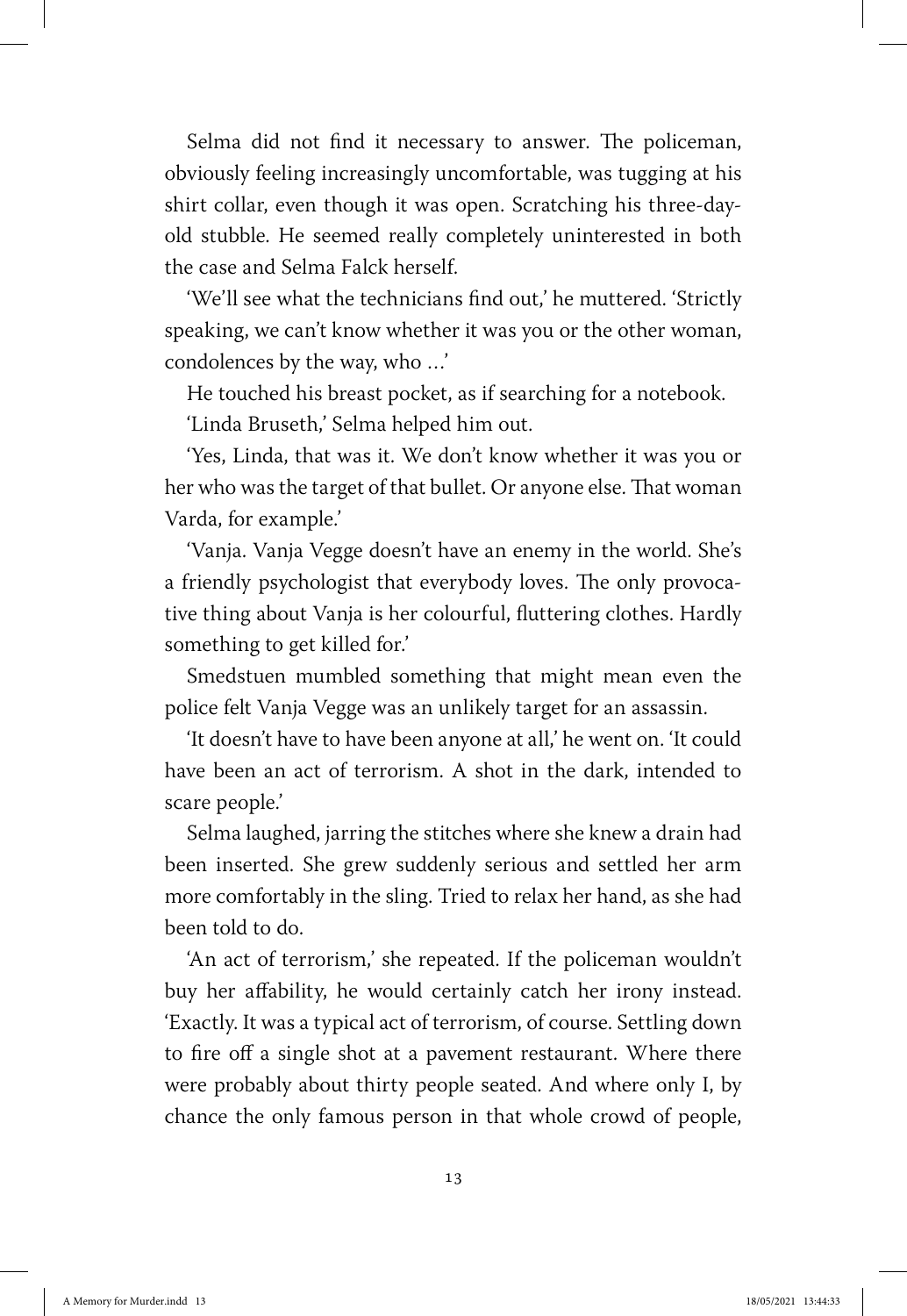was hit. Before the terrorist packed up his gear and sneaked off in all the confusion. Yes, of course.'

'Not only you. Linda …'

'Bruseth,' Selma finished for him when he hesitated again.

'Yes. She too was hit. Two birds with one stone, so to speak.'

'Obviously because she suddenly leaned forward. She was trying to save a glass of water that was about to topple over.'

'We've heard that, yes,' he said, nodding apathetically. 'That other friend of yours …'

Once again he patted his chest.

'Vanja Vegge,' Selma reminded him.

'Precisely. I talked to her yesterday. She says the same as you. One shot, and a sudden movement from Linda. Almost simultaneously.'

'As I said, it—'

'All the same, she could have been the target.'

This time, Selma contented herself with a smile. 'Linda was the most anonymous backbencher in Parliament,' she said.

'Yes, but—'

'From Indre Vestfold, as kind as the day is long and …'

Selma was about to blurt out that the old handball goalkeeper was a bit simple, but caught herself in time.

'… with such a sunny disposition. You could wrap her round your little finger with no trouble at all. If anyone really wanted to murder her, I could come up with better methods for you on the spot. Much better than a sniper lying hidden in Grünerløkka firing a shot into a café, I mean.'

'Th at also applies to you.'

'Me? What do you mean?'

'Th at there are simpler ways of killing you.'

Selma leaned forward in the wheelchair. 'About this time last year, I was walking around naked on the Hardangervidda,' she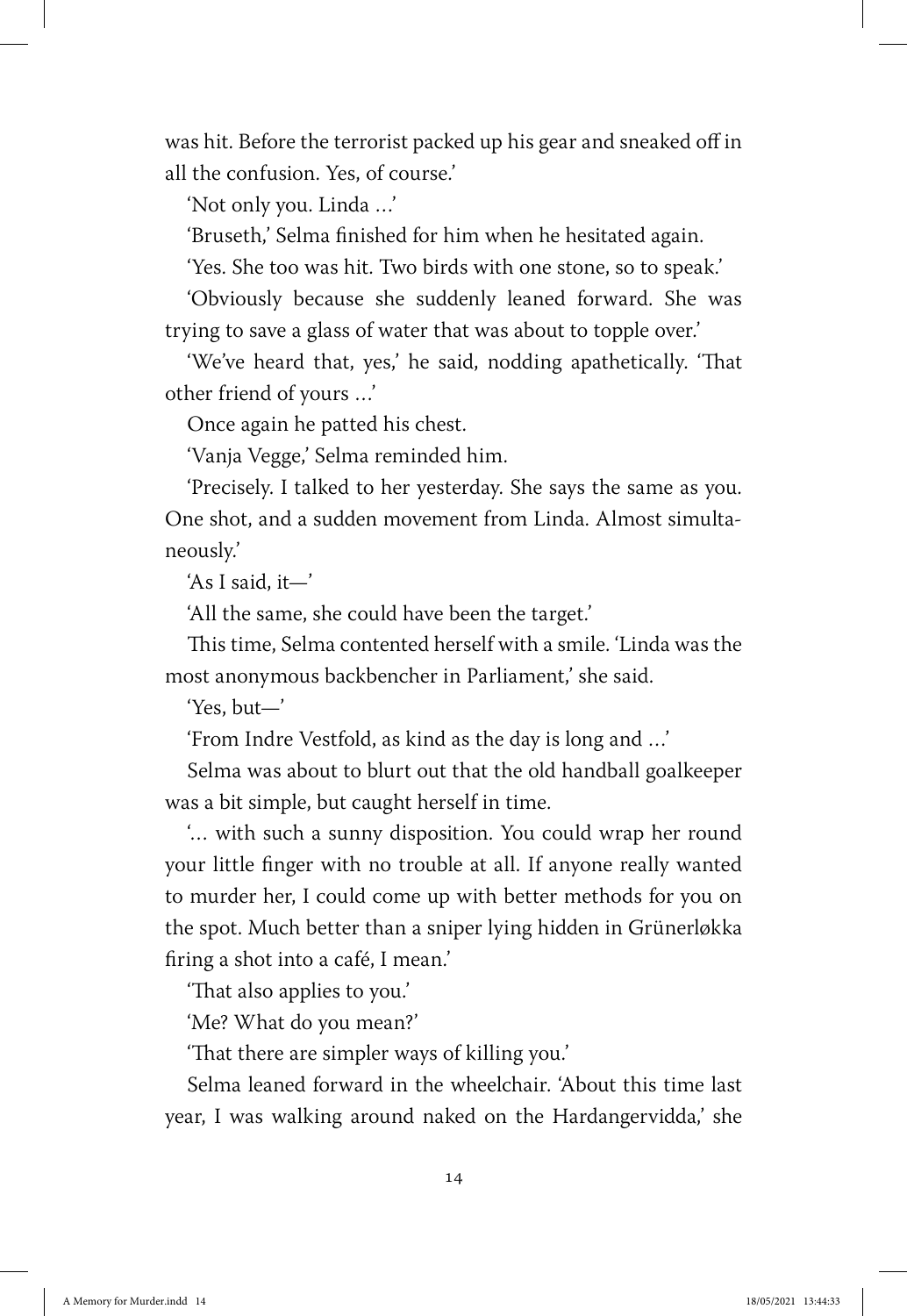said softly. 'For five days. In a snowstorm. With serious injuries. With no proper food and drink for three whole days and nights. I'm not so easy to kill.'

The policeman reached his hand out to the mobile, but changed his mind.

'It's too early to say what actually happened,' he sighed. 'We want to conduct a reconstruction as soon as you're able for it.'

'Any time at all. If I'm not discharged today, I'll sign myself out. This wheelchair stuff is just nonsense. I can walk.'

Selma was fed up. Despite the size of the cupboard, all of a sudden it seemed more confined. She wanted to get away. Her arm was sore, but not so bad that that she couldn't just as well take some Paralgin Forte and rest on the settee at home for a couple of days.

'Would you like police protection?'

'What?'

'You're obviously convinced the shot was meant for you. We're not so sure. But if you believe that someone is willing to shoot you in broad daylight, then maybe you need—'

'No, thanks.'

Selma was lost in thought. The idea that struck her immediately after she was shot had slipped her mind by the time she had been driven to the hospital and operated on without delay. It had not been able to find its way back through the morphine fog until now.

'Shit,' she whispered.

'What?'

'Nothing,' she brushed it off.

The episode at Grünerløkka had been splashed all over the headlines for more than twenty-four hours. Nevertheless, Anine, Selma's daughter, had not been in touch.

'Shit,' she formed the word once again with her lips without making a sound.

The policeman pulled a bag of Fisherman's Friends out of his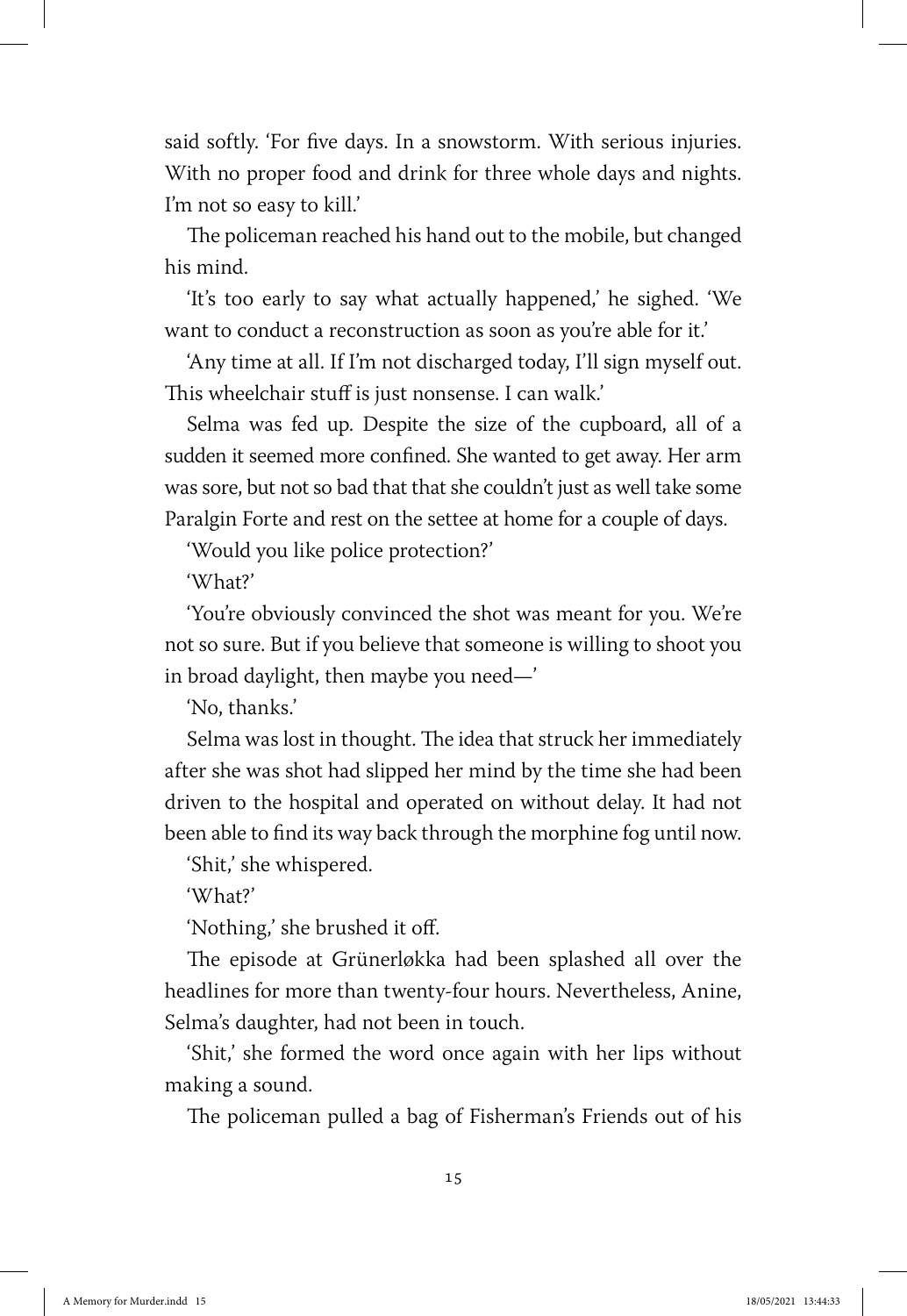jacket pocket, dug out a lozenge and used his stubby fingers to drop it in his mouth.

'So you don't want protection, then. OK. We'll come back to that. Who knew you were to meet your friends at that particular café?'

'What?'

'You heard me. Had you told anyone you intended to meet up at that particular pavement restaurant at that particular time?'

Selma shook her head slightly. 'No, I don't think so. Well, of course we had said it to each other, naturally.'

He did not even smile. 'Are you sure?'

'I think so. Or ...' She gave it some thought. 'The arrangement was made on Monday,' she said after a few seconds. 'Via text message. I live alone, and I can …'

Yet another pause before she shook her head.

'No, I haven't spoken to anyone else about that appointment. No one apart from the two women I was to meet.'

'Have you written it down anywhere?'

'No. It's nowhere other than on my list of texts.'

'No automatic diary on your mobile?'

'No. Of course I appreciate why you're asking, but I think I can swear to it that I didn't tell anyone at all.'

'Who do you think the others could have mentioned it to?' 'I've no idea!'

He was sucking noisily on the lozenge. 'Who could have known the three of you were meeting?'

Selma really had to pull herself together to avoid expressing her disapproval. He kept smacking his lips and the strong smell of peppermint was almost unbearable in a space already reeking of damp and cleaning products.

'Linda's husband, maybe. Ingolf. He doesn't live in Oslo, but as far as I know they had a good relationship.'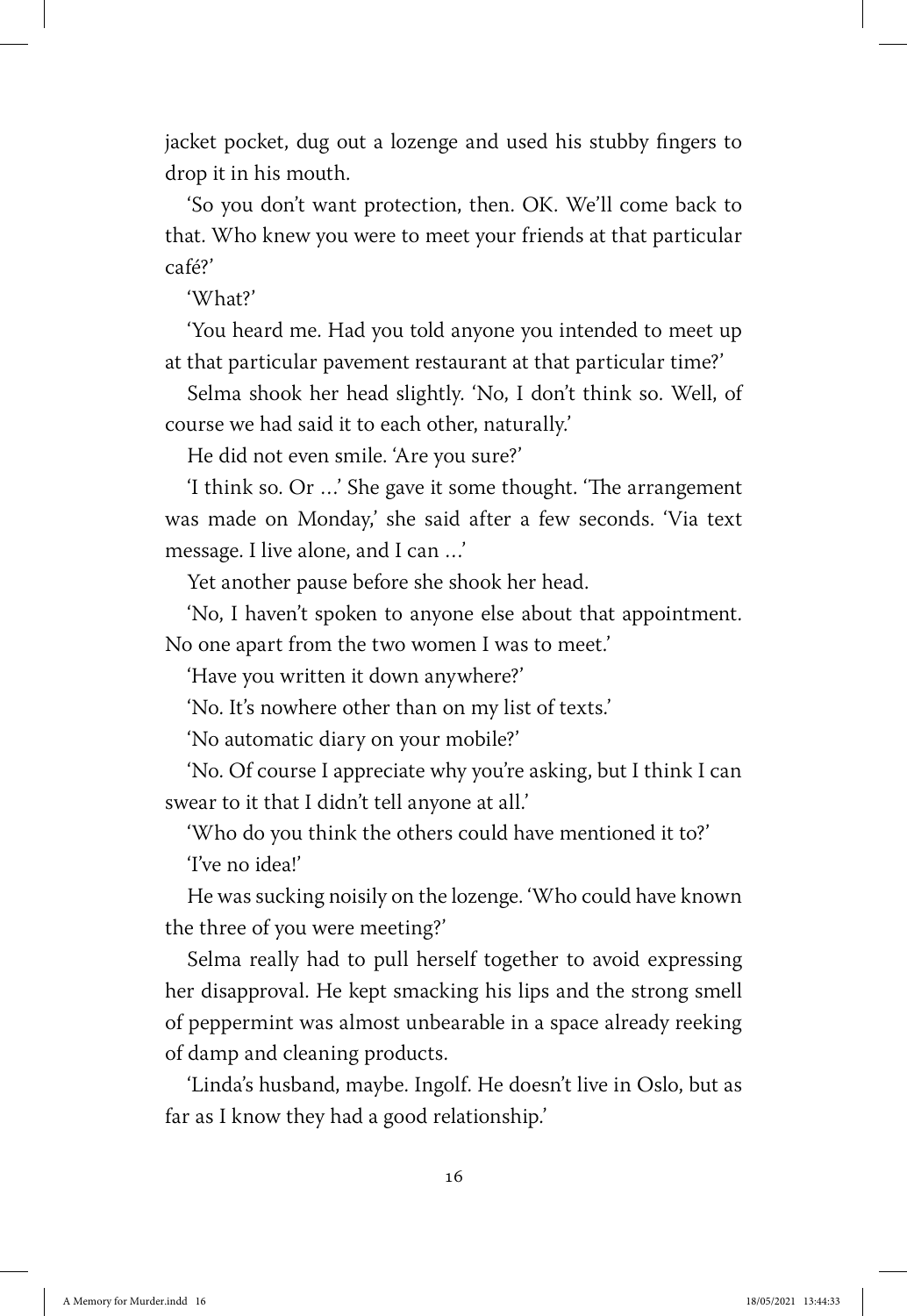It suddenly struck Selma that she ought to phone him and express her condolences. It had not occurred to her before now and she lost her concentration for a moment.

'I see,' the policeman said, rotating his hand to get her going again.

'Usually Linda went home to Vestfold at weekends,' Selma continued. 'And she spoke to Ingolf every day by phone. As far as I'm aware. There could also have been someone at the Parliament who knew. Maybe they have a system where they have to report their activities and whereabouts. In case of voting and suchlike, I mean. I don't really have a clue. You'd have to check.'

'Isn't your husband also a Member of Parliament?'

'Ex-husband. Yes. But I don't know what routines they have. As I said, you'd have to find out for yourself.'

'I'll do that. Vanja, then, what about her?'

'You can ask her yourself.'

'Yes, but now I'm asking you.'

Selma sighed. 'Vanja is married to Kristina. They have a symbiotic relationship. They lost their only boy a couple of years ago and since then it's been almost impossible to get one to come to anything without the other. Kristina should actually also have been with us at the café, but she had a sore throat. Anyway, I've got a pretty sore arm, so I hope we'll soon be finished with this.'

Now he had begun to jot down some notes. 'Uh-huh,' he said inconsequentially. 'Uh-huh.'

All at once he looked up and straight into her eyes. 'Do you have any enemies?'

Selma's eyes narrowed. She hesitated. 'I think you're right,' she said instead of answering him. 'It was probably Linda who was the target.'

'Why do you say that? Three minutes ago you scoffed at the idea, and I—'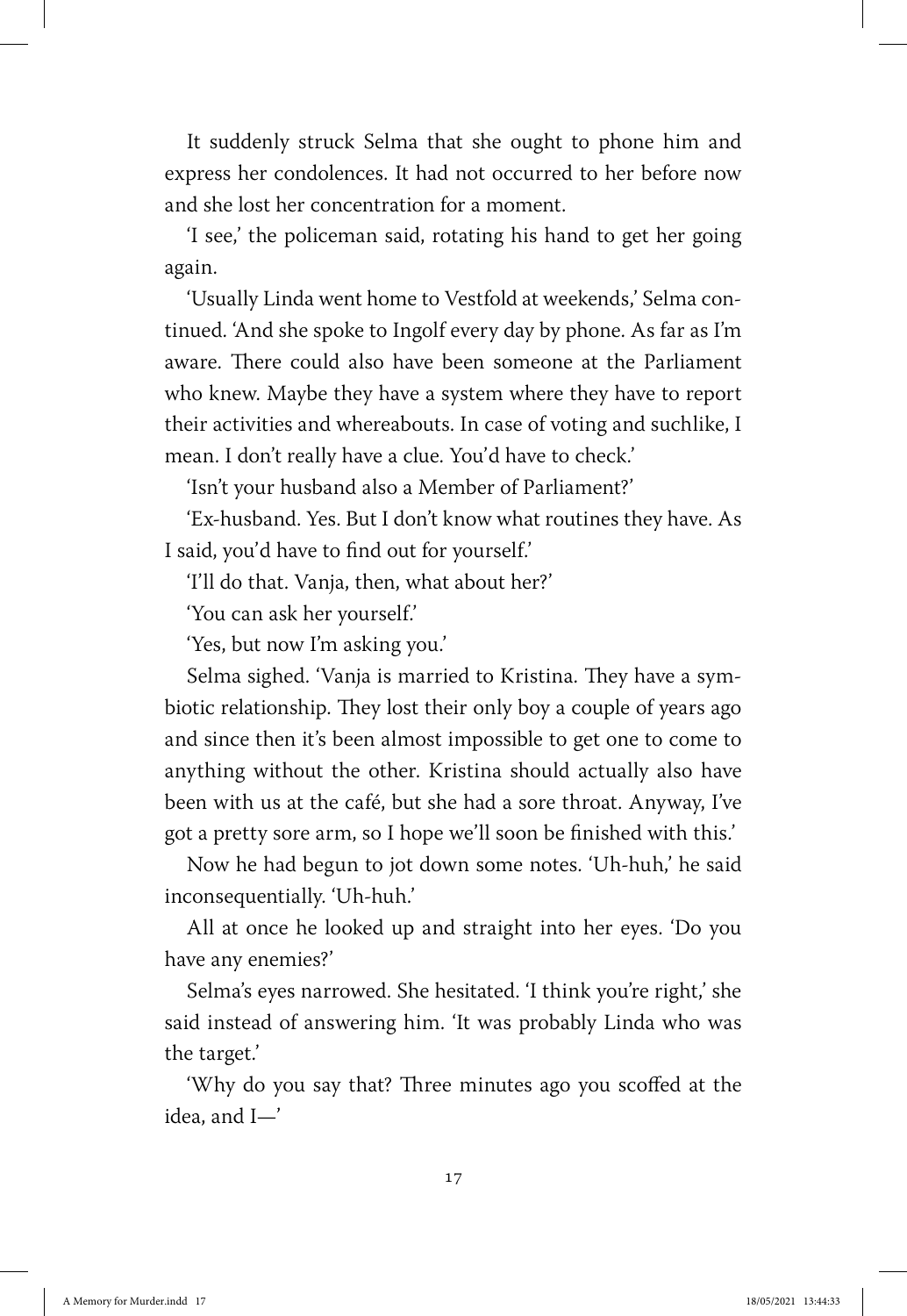'Despite all that, she was a Member of Parliament. An important person. And we've agreed that the sniper was an expert. So it was hardly a bad shot.'

'We'll come back to all that,' the police officer said in annoyance. 'Please answer my question.'

'Which one?'

'Does anyone wish you harm? Enemies of any kind?'

Selma tried to look bored. It was extraordinarily difficult. More than anything she felt compelled to phone her daughter Anine and make it crystal clear that Linda Bruseth had been the one who was the assassin's target. Selma had just been terribly unlucky. What were the odds, in fact – it would never happen again.

'Two or three years ago I would have said no,' she told him in the end. 'I mean, my ex-husband and children have not been exactly over the moon about me for a while, but they don't really wish me any harm. I assume. Apart from that, I have only friends. No enemies. I believe, at least. But right now?'

She made a face. He stared at her, straight into her eyes. There was a glint beneath the bushy eyebrows that merged above the bridge of his nose into a bristling V. His gaze was suddenly razor sharp, as if up till now he had tried to trick her by seeming different from the way he was. Selma cocked her head.

'I would certainly claim to have enemies now, yes.'

He did not blink. Selma felt an increasing aversion. It was as if he was holding something back. As if he had arranged in advance with the nurse in charge to borrow this horrible broom cupboard as an interview room. And to force her into a totally unnecessary wheelchair to make her weaker than she actually was.

'In addition to an extensive secret paramilitary organization,' she began, 'with resources and weapons and—'

'*Operation Rugged/Storm-scarred* was destroyed last year. Thanks to you.'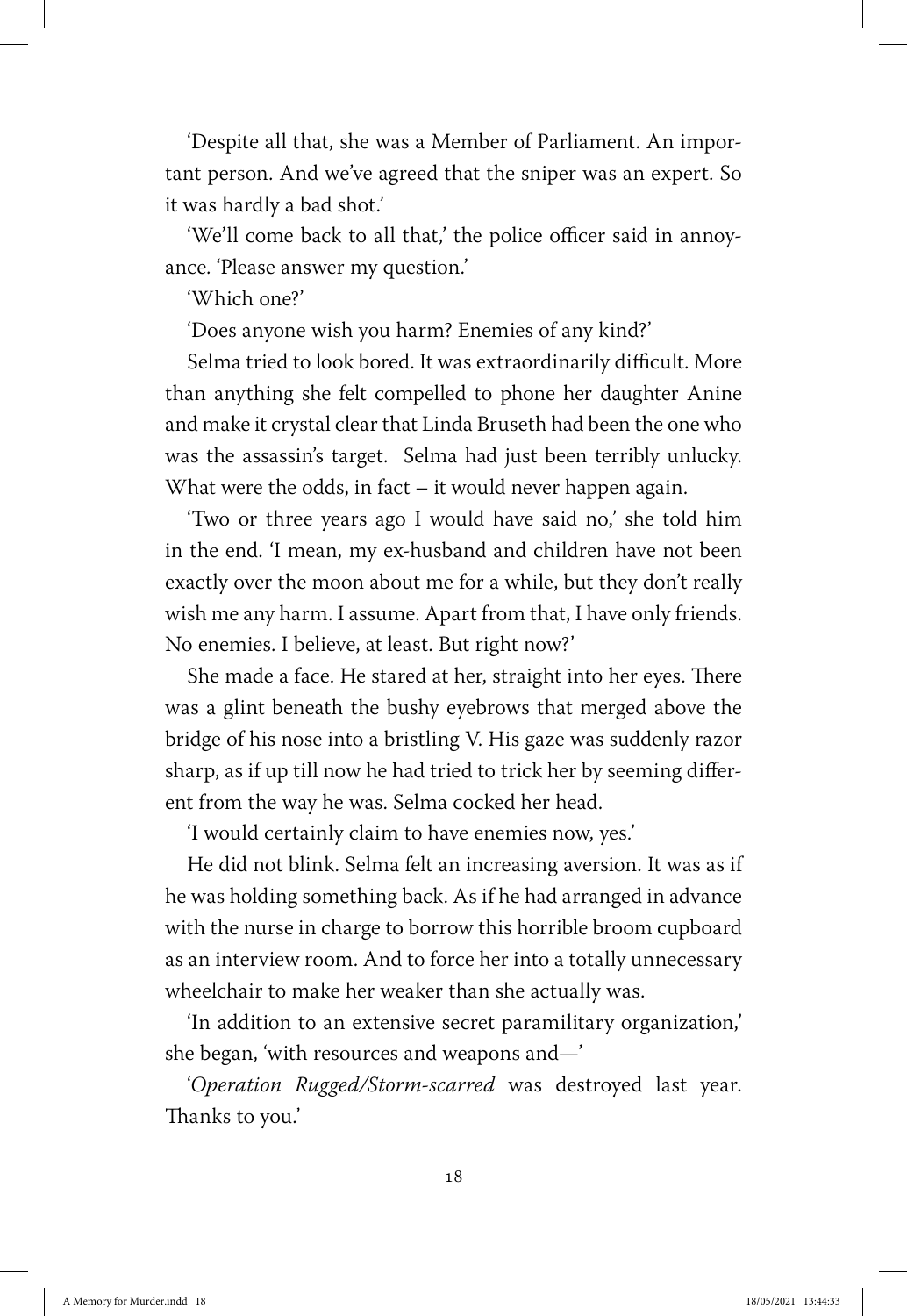'Destroyed?'

It was difficult not to laugh again. 'You think it's possible to destroy such an outfit?'

'Well, yes, after all, there was such an infernal racket, and a whole string of court cases, political scandals, lots of—'

'You asked me if I have enemies,' she broke in. 'I'm trying to answer. *Rugged/Storm-scarred* was an operation. The actual organization was nameless, in fact. Ill-defined. Impossible to grasp. I'm convinced there are still people out there who wish me six foot under. On top of that there are loads of folk in the Norwegian cross-country community who would be delighted if I suffered real misfortune ...'

She had started to count carefully on the fingers protruding from the chalk-white sling.

'But they'd scarcely lie on the roof of a building to shoot you,' Fredrik Smedstuen said. 'If they had, they'd have to be biathletes.'

He smiled for the first time. His teeth had a greyish tinge.

'We also have an angry diamond thief,' Selma said, impassive, pointing at the ring finger of her left hand. 'But he's behind bars. Late last winter, when I could at last move about after last year's little … trip to the mountains, I exposed a disloyal employee in *Telenor*. He's still on the run, but the last reported sighting was in Bali. Probably won't dare to come home again for a while. And then we have—'

'You don't need to go though all your cases. I get the picture.'

'In addition to all of these, you have the people I've turned down.'

'Turned down? You mean—'

'No, not men. Not like that. Clients. I get five or six applications a week. At least. I accept one case every other month or so. Some of the ones forced to leave with unsettled business can get quite agitated.'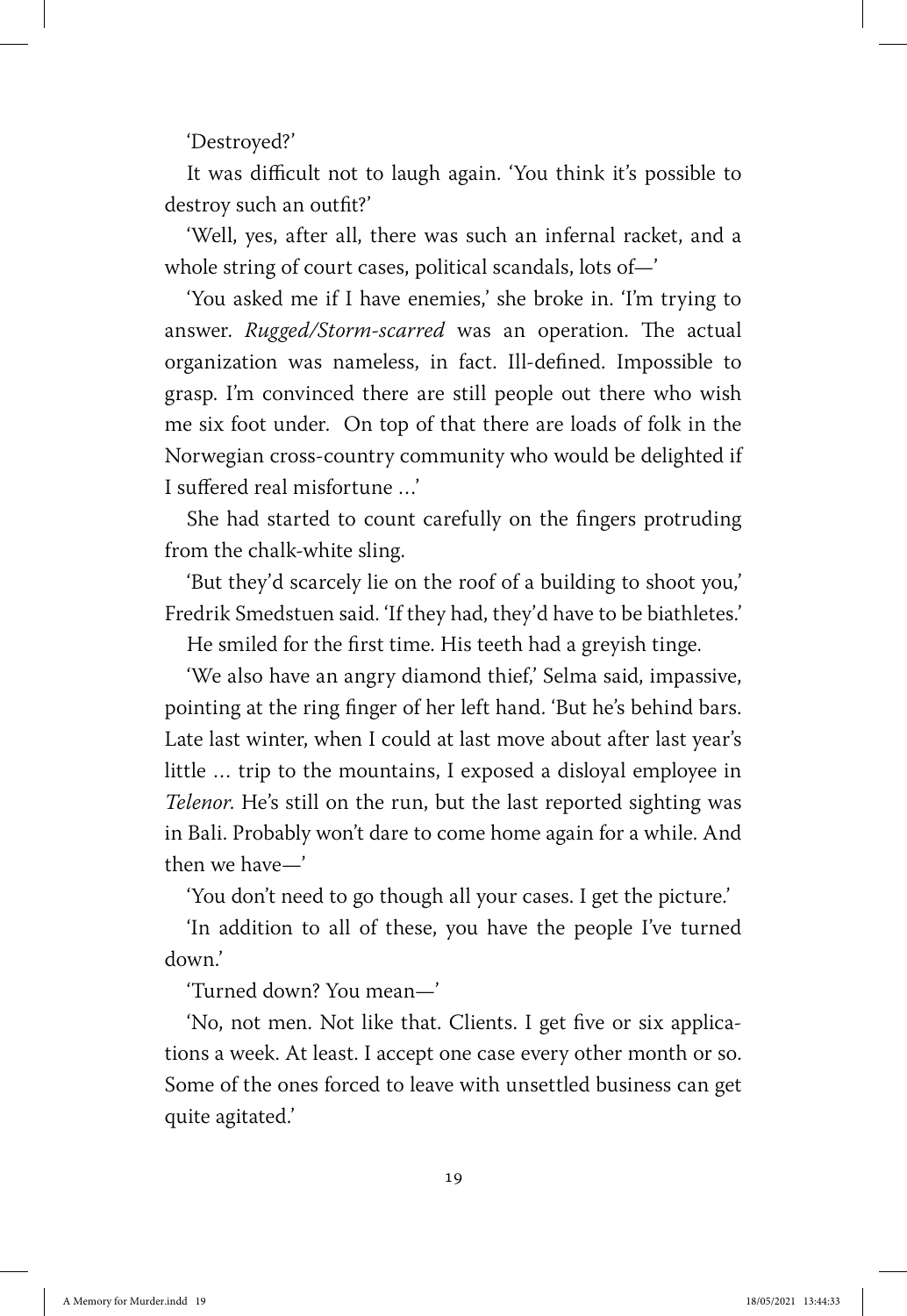She shrugged her uninjured shoulder and added: 'Which I can well understand.'

'What are you working on now?'

'Now? Right now I'm sitting in a broom cupboard with you, wondering whether we'll soon be finished. My arm is aching and it stinks in here.'

Heaving a sigh, the policeman got to his feet with some difficulty.

'Stay in Oslo, then. In principle, by the way, you have the right to a victim's advocate to represent you.'

Selma shook her head. 'No, thanks. I'm sure I'll manage. I'm fairly sure now it wasn't me the man was after.'

She felt how much easier it was to tell a lie rather than speak the truth.

'Or woman,' she added quickly. 'To be fair, we don't know the sex.'

'Call me when you feel up to a proper interview. At Police Headquarters. And a reconstruction, as I said. I guess that will be pretty soon.'

He opened the door to the busy sound of footsteps and talking and the occasional shout. The perpetual odour of sixties-style dinners lay thick in the corridor. Since her operation, it had made her feel queasy. However, compared to the putrid floor cloths the smell of industrial meatballs was heavenly.

Fredrik Smedstuen stood with his big hand on the door handle. 'You didn't answer,' he said.

'Answer what?'

'What sort of case you're working on at the moment?'

Selma hesitated. A slip-up. A good lie sprang to her lips, smooth as silk. Never too detailed, but not so brief either that it offered the opportunity for further questions. It came of its own accord, without delay, precise and utterly effortless.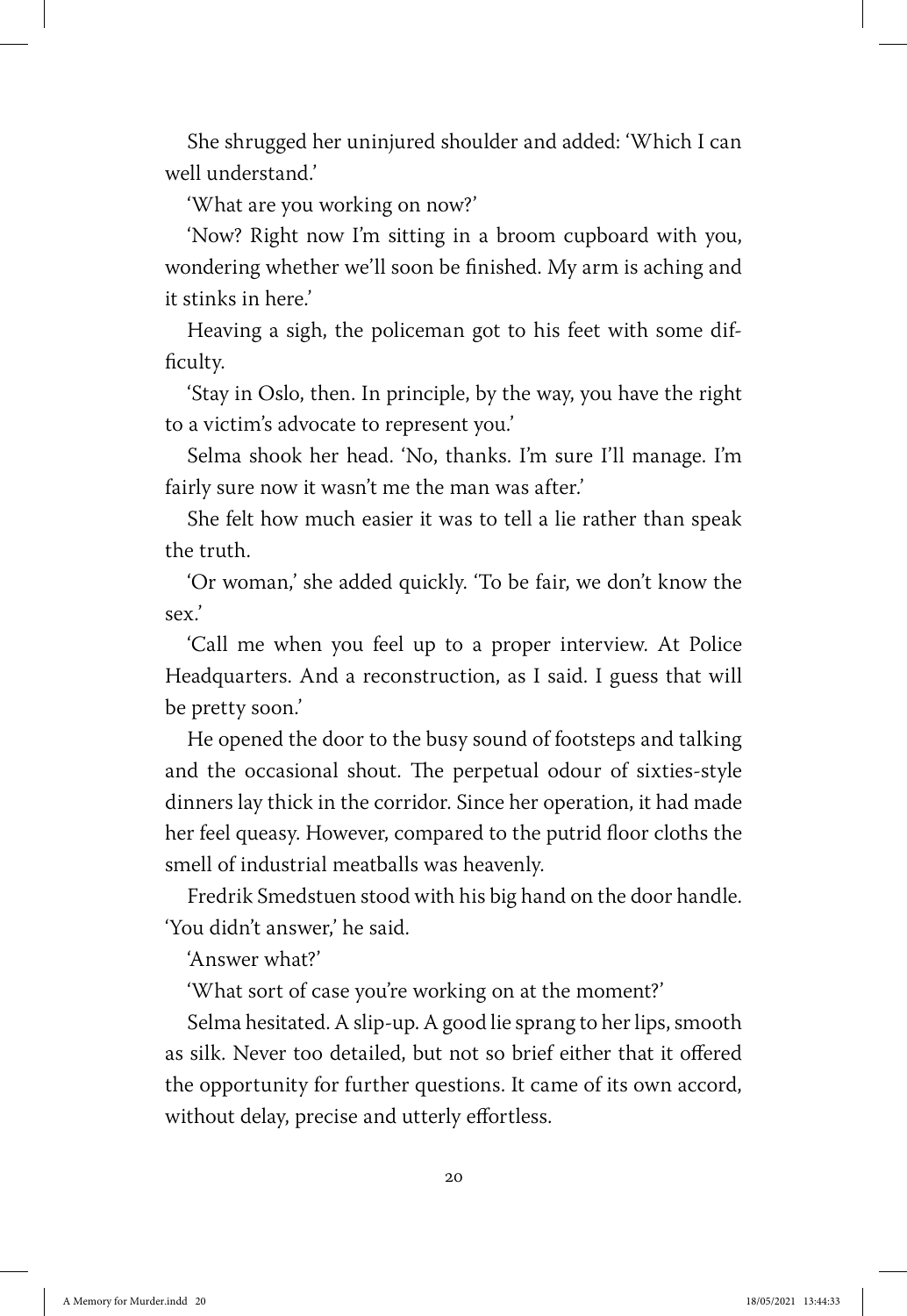'Nothing,' she said abruptly, compensating with a smile so broad and dazzling she could swear it brought a blush to the Police Inspector's cheeks.

#### **The Smiley Face**

Her shoulder and upper arm were throbbing like mad when Selma Falck finally stood in front of the entrance to her own apartment in Sagene. Five well-wrapped bouquets of flowers were propped against the wall between her and her neighbour. She instantly assumed they were intended for her, since the media had given detailed reports of the shooting episode at Grünerløkka on all platforms. To top it all, *DGTV* had started broadcasting from the crime scene only twenty-two minutes after it all happened. The sensation caused by a Member of Parliament being killed in what appeared to be a straightforward assassination was immense enough in itself. The immediate rife speculation that Selma Falck was the intended target made the story even more riveting.

As always, Selma was in the spotlight. She had left behind sixteen floral arrangements at the hospital. The auxiliaries had run out of vases after the last one arrived this morning.

Using her right hand, she rummaged in her bag for her keys. She noticed her fingers were tingling and realized the slight trembling in her right arm had something to do with the injury in the left one. She caught herself wishing Lupus were still alive. The half-wild dog that had saved her life a year ago had passed away a couple of weeks after their rescue. Warmth, food and care after what had turned out to have been six months alone on the mountain plateau was too much for the old animal.

Lupus had looked after her. Now she would have to look after herself.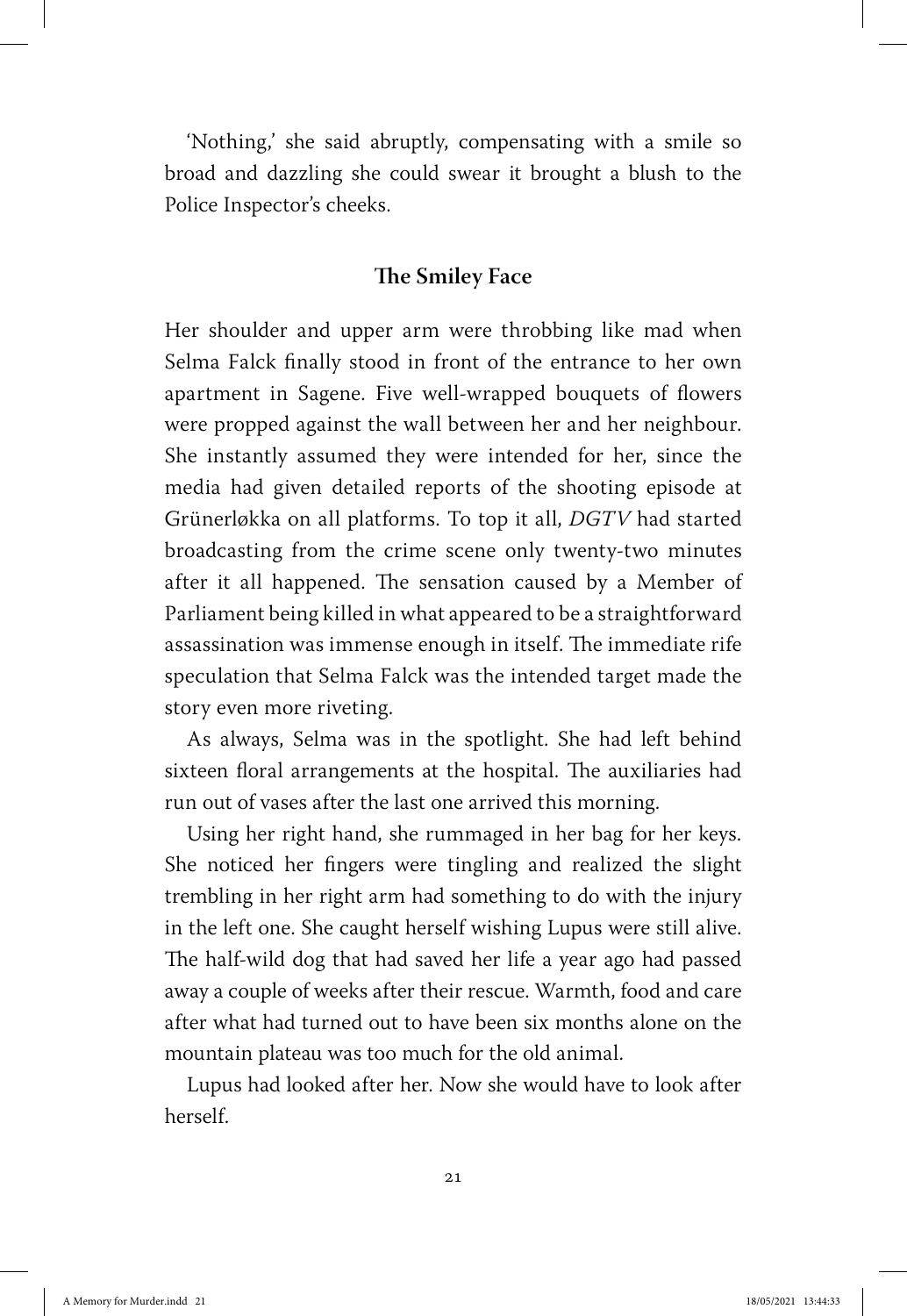After fumbling to insert the key in the lock, she rotated it. First one, then the security lock. She opened the door a crack.

Someone had been here. Again.

There were many ways to check whether an uninvited person had visited a place. An alarm system was obviously the simplest. When she had moved into this new building in Sagene almost two years ago, it had all been already installed. Not exactly state of the art, but OK, and Selma had not seen the point of cameras in the small apartment. The system was new and good enough. All the same, three weeks ago she had come home and felt a disquieting awareness that someone had been there. Inside her home. Inside her modern, secure apartment, where there were only two ways in. One through the front door, the other via the balcony, the only one of its kind on the smooth exterior wall, suspended more than eight metres above the ground. Neither of the two doors showed the least sign of a break-in. The idea that someone might have climbed up the front wall in a densely populated area without drawing any attention was difficult to imagine. Impossible, actually. The person in question would have had to enter through the front door. Which meant he or she had a key. You could of course enter the building by waiting for a careless resident who left the door slightly open, but Selma's own apartment was something else again. The person in question would have to possess a key and somehow switch the alarm off and then back on again.

No one else had a key to her apartment as far as she knew. No one knew the code for the alarm. To the best of her knowledge.

In what felt like a lifetime ago, during the period before she almost lost her life on the Hardangervidda, she had been involved with a young man. A far too young man for a middle-aged woman like her. In a moment of thoughtlessness, she had given him a set of keys. He had handed them back when she had brutally broken up with him, not because she wanted to, but because it was necessary.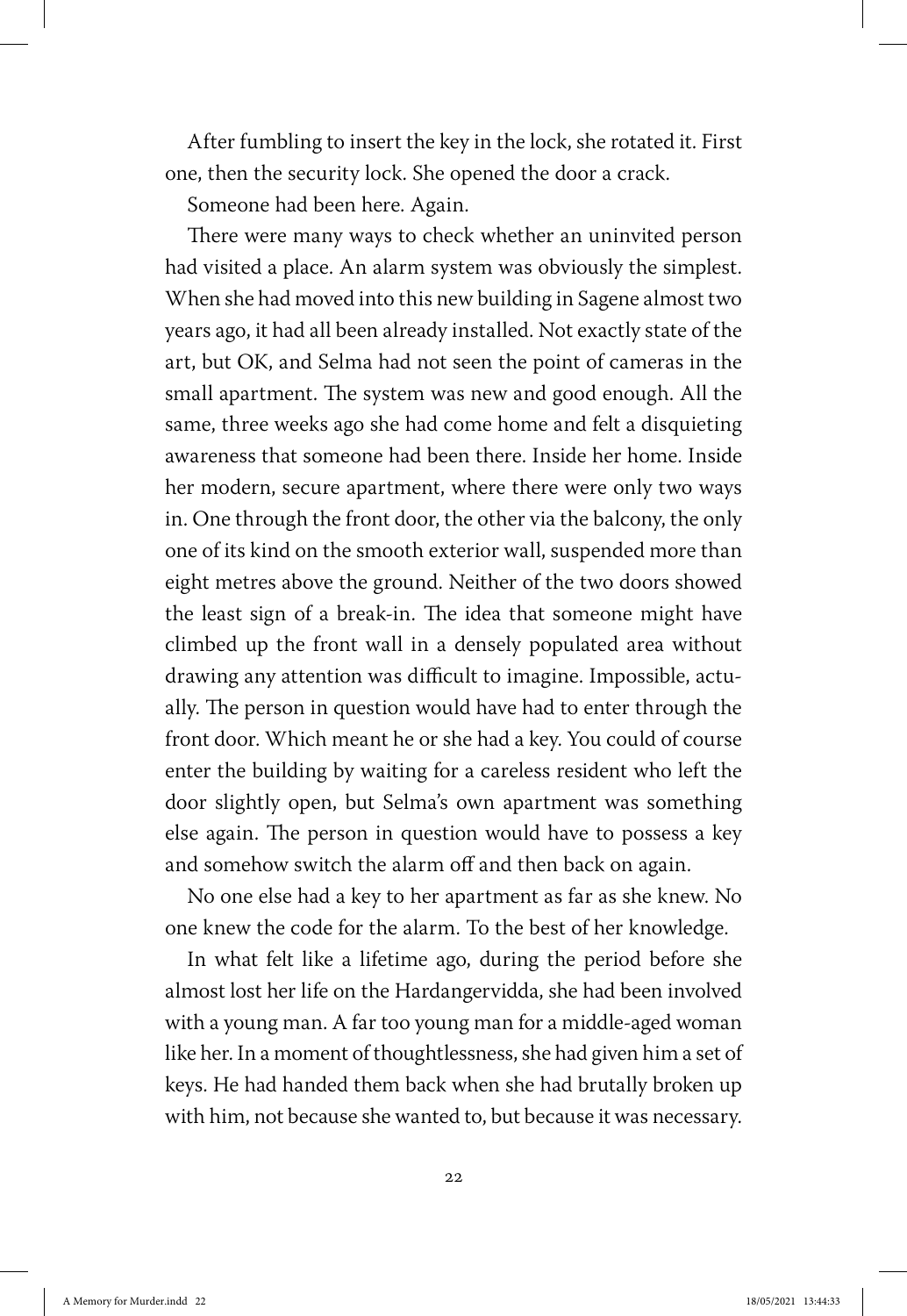He had simply left them on the hallway shelf one day and disappeared. Since then she had not seen him. He had never been given the alarm code. When she had finally been discharged from hospital at the end of October, she had tried to contact him. Without success. Whether it had been wounded vanity or a slightly broken heart that took hold of her she was never completely certain.

When she had been suffused with this disquieting feeling about uninvited guests three weeks earlier, she had not entirely understood why. It was only a feeling. It struck her as soon as she stepped foot in the apartment, even though nothing had been disturbed. At least as far as she could see. It was all like a paranormal shift, a vague stirring of a foreign substance. Not a smell, nothing visible. A sort of presence was how it seemed and she had felt her pulse rate soar when she walked on into her bedroom.

No sign of a break-in there either. Eventually she had dismissed the notion. She had changed in the last year. Become a touch more anxious. A bit jittery, even though she never showed it to anyone. She had begun to consider death. Anything else would have been strange: Selma Falck had literally been minutes from the hereafter when she had finally been found by a mountain rescue patrol last autumn.

Maybe it was just her age.

So she had written it all off as sheer fantasy, until she was about to turn in for the night. The bed was not made. The single quilt was curled up against the pillow, and when she lifted it, she caught sight of the packet of chewing gum.

A packet of KIP.

Three small, rectangular pieces of gum, red, green and yellow, tightly wrapped in cellophane.

She had shaken the pillow after she got up. It was plumped up and in the right place, with no sign of a hollow made by her head. In the middle, in a tiny depression someone must have used two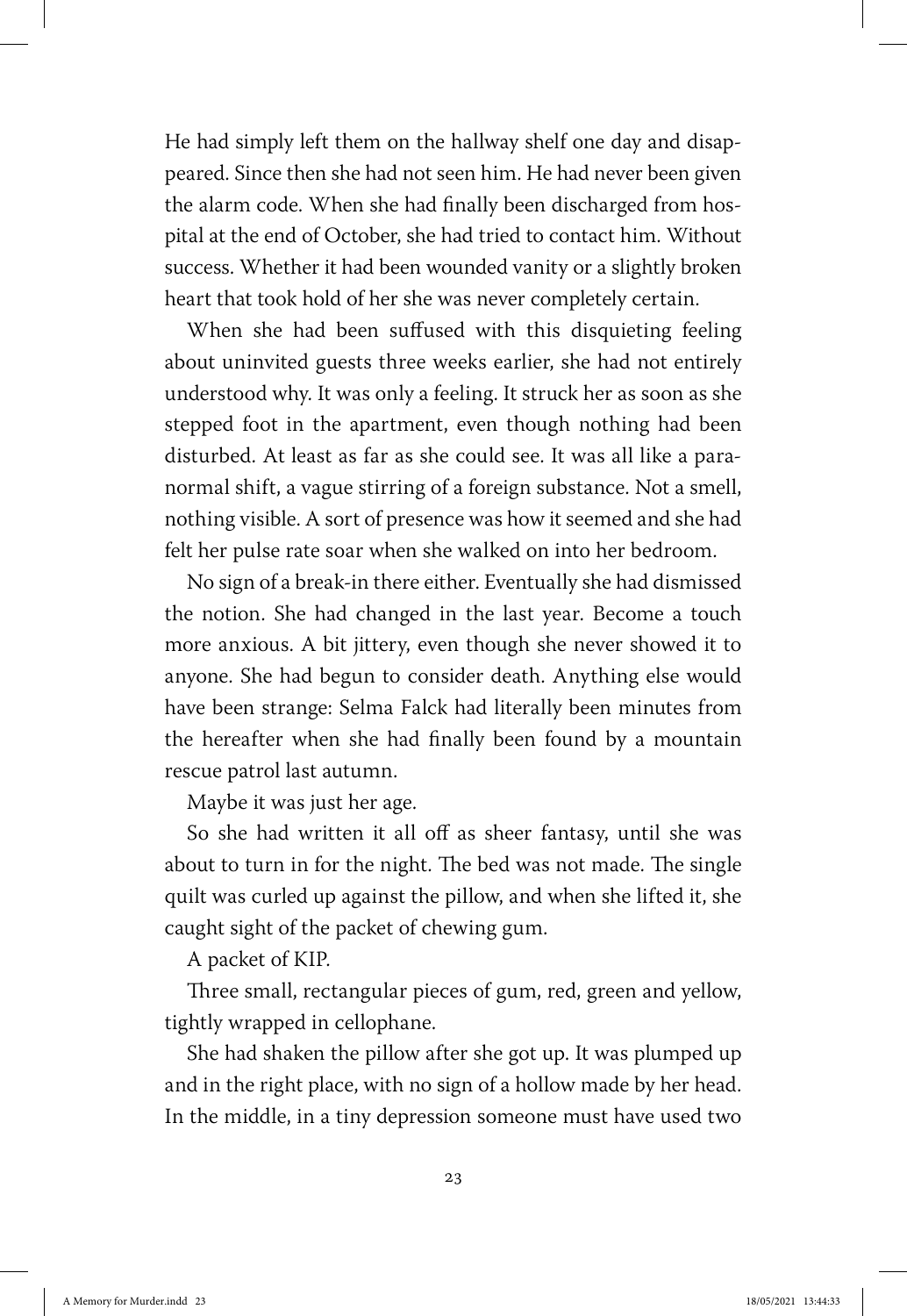fingers to make, lay the packet. The best treat Selma Falck had known when she was little.

She had loved KIP. The taste, fruity and far too short-lived, but also the consistency, was worth all the pennies she managed to rake in for want of regular pocket money. The tabs were crisp, almost floury, at the first chew, before it melded into a perfect, rubbery balance between hard and soft. After only a few minutes they were usually exhausting to chew and had lost their flavour into the bargain, but those first few seconds of a KIP held such good memories that she felt a faint cramp in her jaw at the mere sight of a packet.

The small tabs had not been in production for forty years or so. Selma had never clapped eyes on a packet since then.

But now one lay here on her pillow.

Several seconds of total bewilderment were succeeded by an unfamiliar dread.

It had washed through her so intensely that she had not even dared to pick up the packet. For a long time she simply stood and stared. In the end she took the second quilt and pillow from the other side of the double bed and lay down on the settee. Without being able to catch a wink of sleep.

There were only two people on the face of this earth who could know that Selma Falck, as a young girl, would have gone through fire and water for a packet of KIP. Vanja Vegge, her oldest friend, and Selma's little brother Herman.

It was out of the question that Vanja had broken into Selma's apartment without leaving a trace. She did not have keys and did not know the code. Herman had died years ago.

Following a sleepless night, she had dismissed the thought of calling the police. With her background, they would probably take the incident seriously, despite the strangeness of the threat, but on second thoughts it occurred to Selma that it had not really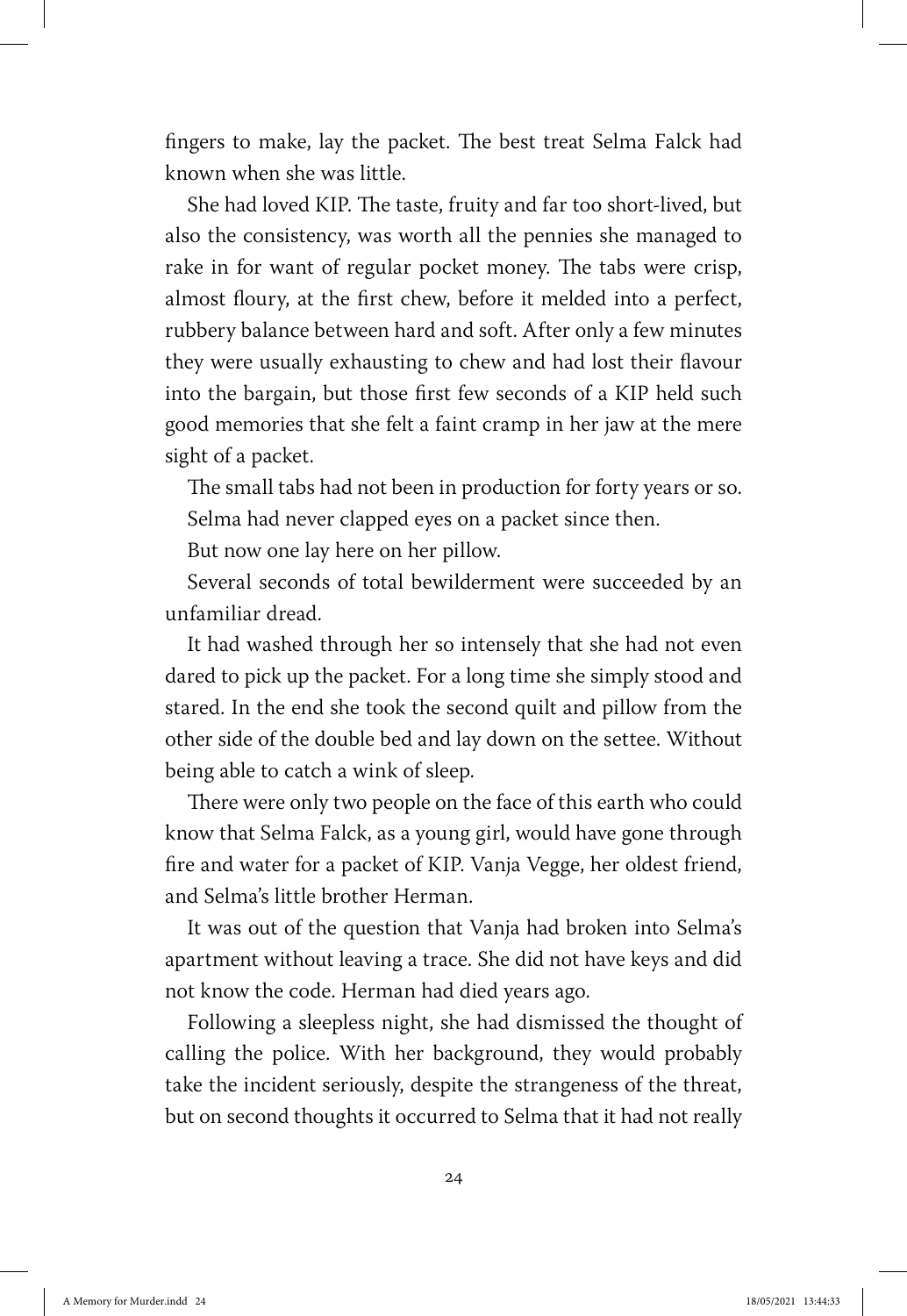been a threat at all, strictly speaking. It revolved around a packet of chewing gum that had been discontinued long ago. It might all be a bizarre joke. No harm had been done, apart from the annoyance of being scared. Selma had spent weeks and months giving statements in the cases proceeding from the exposure of the *Rugged/Storm-scarred* operation. The desire to pay any further visits to police headquarters at Grønlandsleiret 44 as soon as this was far from compelling. When daylight forced its way through the gap in the living room curtains around half past five in the morning, she was no longer afraid.

Nevertheless, she had embarked on the potato flour trap. A fine layer of powder on the pale oak flooring just inside the threshold before she went out, closed the door and locked up.

For three weeks she had continued with this. With no fresh signs of uninvited guests. In the past forty-eight hours there had been other things to think about, and the piles of floral bouquets had almost made her forget to take care as she moved inside. Fortunately she had thought of it before she opened the door.

Someone had stepped on the potato flour. Selma had to crouch down to see the partial footprint, a barely visible tip of a shoe. When she pulled her glasses down her nose and studied the print more closely, she was so startled that she fell back. Her throat constricted and she had to breathe through her open mouth. Her head was spinning when she finally dared to kneel down and examine it for a second time.

Her eyes had not deceived her.

The toe tip had formed a zigzag pattern in the potato flour. That was terrifying in itself. What was worse, however, was the smiley face beside it, maybe five centimetres in diameter and drawn with something slimmer than a finger.

Selma stopped breathing altogether when she spotted that the emoji was winking boldly at her.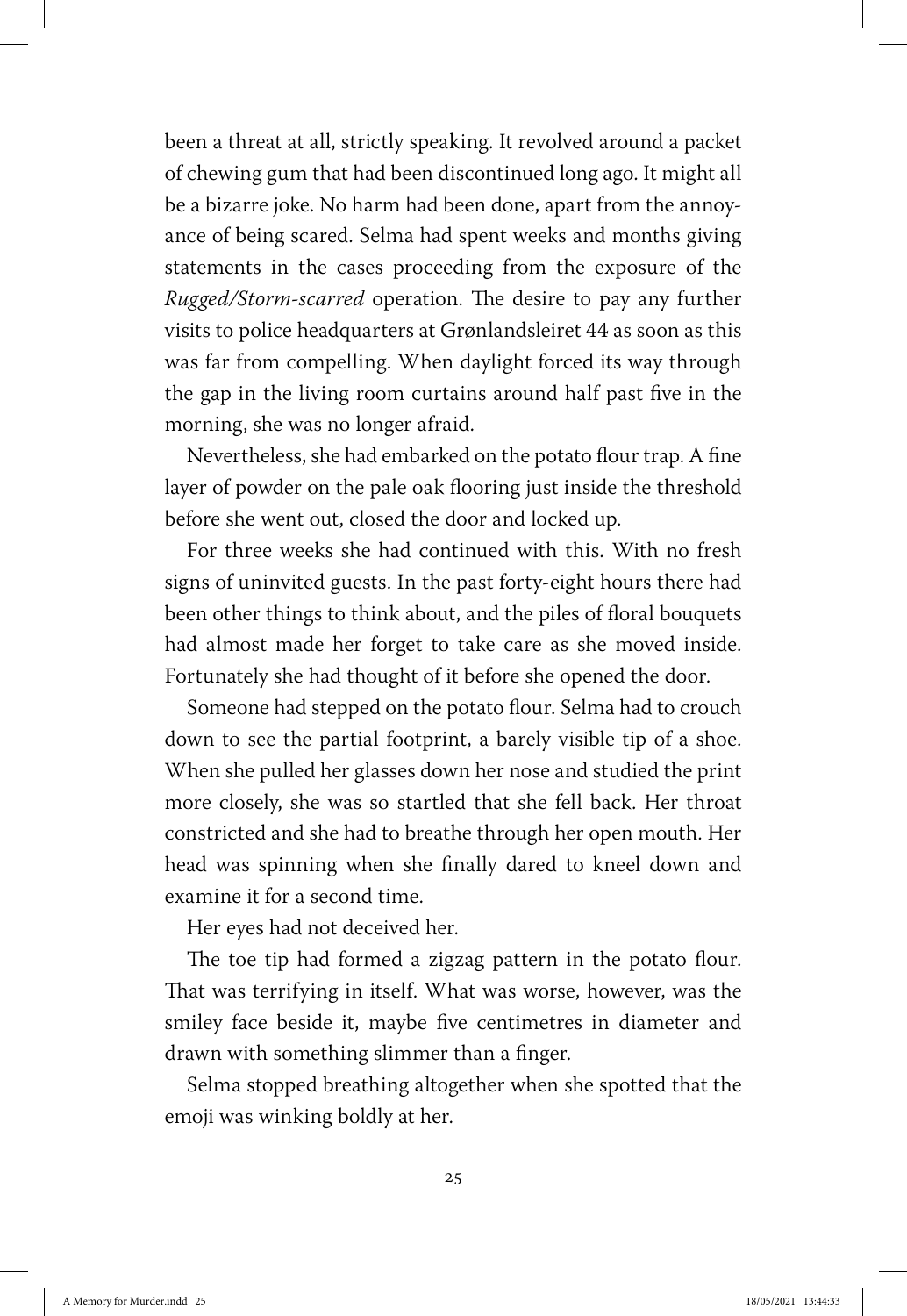#### **The Memorial Service**

The Labour Party's parliamentary group had chosen to tone down the memorial service as much as possible.

Linda Bruseth was a name people outside her home region had scarcely heard. Her road to the Vestfold bench in the parliament building had started in small ways. In a tiny inland village she had been repeatedly re-elected as chair of the school's PTA thanks to her parentage of a bunch of five boys. That lasted for more than fifteen years in total, and when the last child waved goodbye to the farm to venture into the big city, her existence became unbearably bleak. She found something else to fill her days. After her triumphant efforts in a popular movement to stop the compulsory acquisition of three properties in connection with a planned wind farm up on the moors, she ended up on the Labour Party's list for the local council elections. In the secure surroundings of her local area, she did a magnificent job. She knew everyone and was well liked by her opponents as well as her party comrades. Tall and heavy but nonetheless athletic, as she had always been. A great lass, people said of Linda Bruseth – a bridge builder of the old-fashioned kind.

Always a smile, always something to give, for everyone.

During the huge surge of refugees in the autumn of 2015, Linda resolutely took charge. An old meeting house and a recently closed-down hospital were transformed within a fortnight into reception centres. The village opened its arms and welcomed Syrians and Afghanis with warmth and enthusiasm. At the same time they created twenty badly needed job opportunities in the village. It all became so efficient, inclusive and successful that Linda Bruseth, prime mover of the project, was invited as a guest on to *NRK*'s flagship TV programme, *Kvelden før Kvelden*: the day before Christmas Eve 2015, in a miasma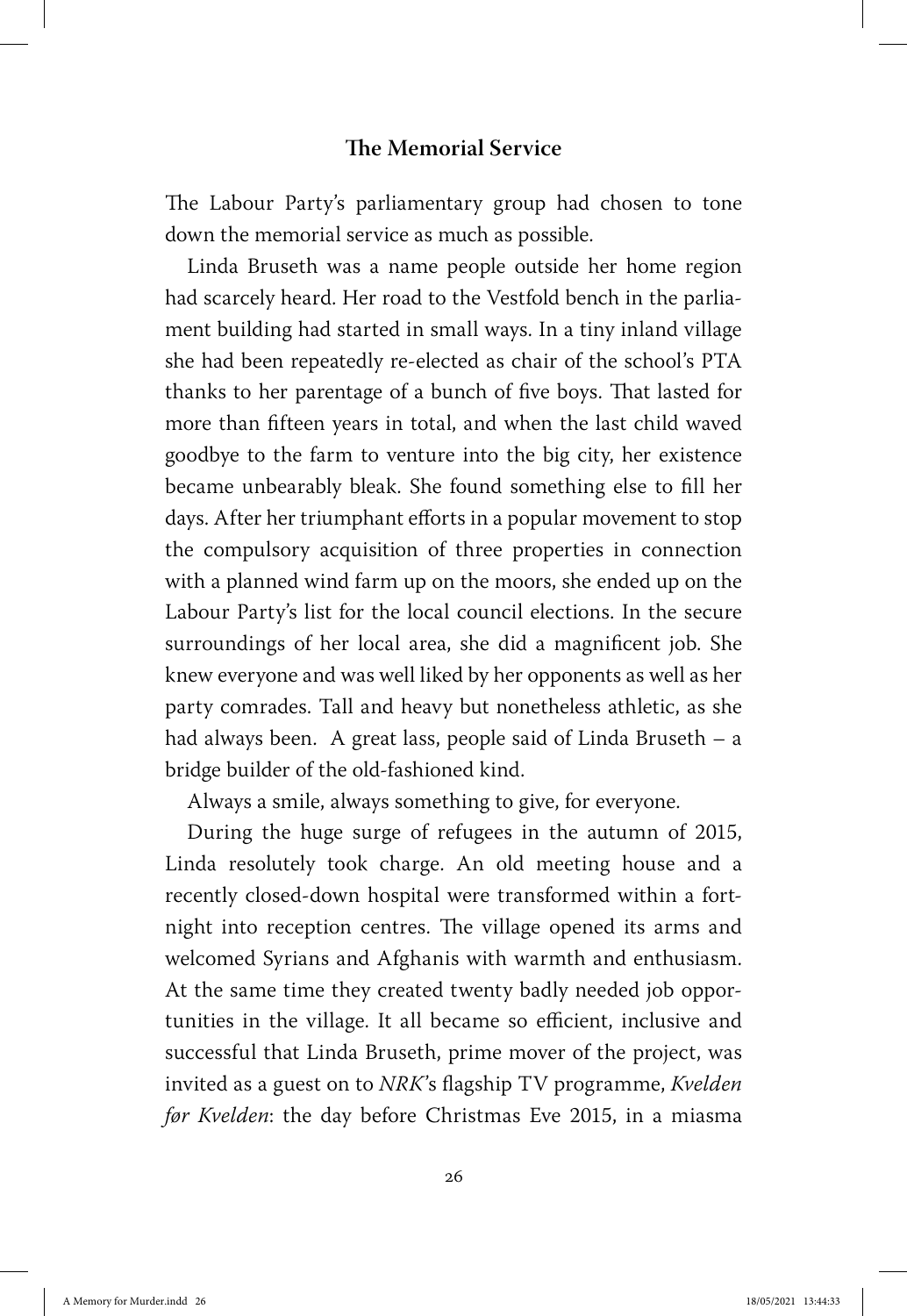of crisp roast pork ribs, between Christmas carols and lavishly decorated trees, Linda and two handsome little boys from Syria sat smiling.

*Heart-warming*, people commented on social media.

*At long last, an empathic Labour Party politician*, wrote others. *She would persuade me back into the party, at any rate*, observed quite a few.

Linda Bruseth was that rare thing, a results-oriented politician. Throughout 2016, she grew increasingly popular across the region and early the next year she was nominated to a secure place on the Vestfold Labour Party's list of candidates for the parliamentary elections later that same year.

Only to plummet into oblivion once elected.

She was allocated a place on the Justice Committee, but had no clue about legal matters. She was used to sound common sense and resolute action in a familiar environment, not screeds of documents in the big city. She was so uncomfortable in her new role that she made sure to be moved as quickly as possible and her next stop was the Rural Affairs Committee. However, she did not feel at ease there either. For the first time in her life, she admitted to a diagnosis. Dyslexia. For more than fifty years she had managed remarkably well despite her secret difficulties with reading and writing, but now they had really begun to bother her. In the end, only a few months into a four-year period everyone now knew would be both her first and last stint, she was tucked away into the Family and Culture Committee.

There, things went slightly better.

Children were a topic of which the mother of five had a good grasp. Sports also. But culture was not her strongest suit, and she still had problems with reading.

In the statistics of talkative representatives, she was at the very bottom.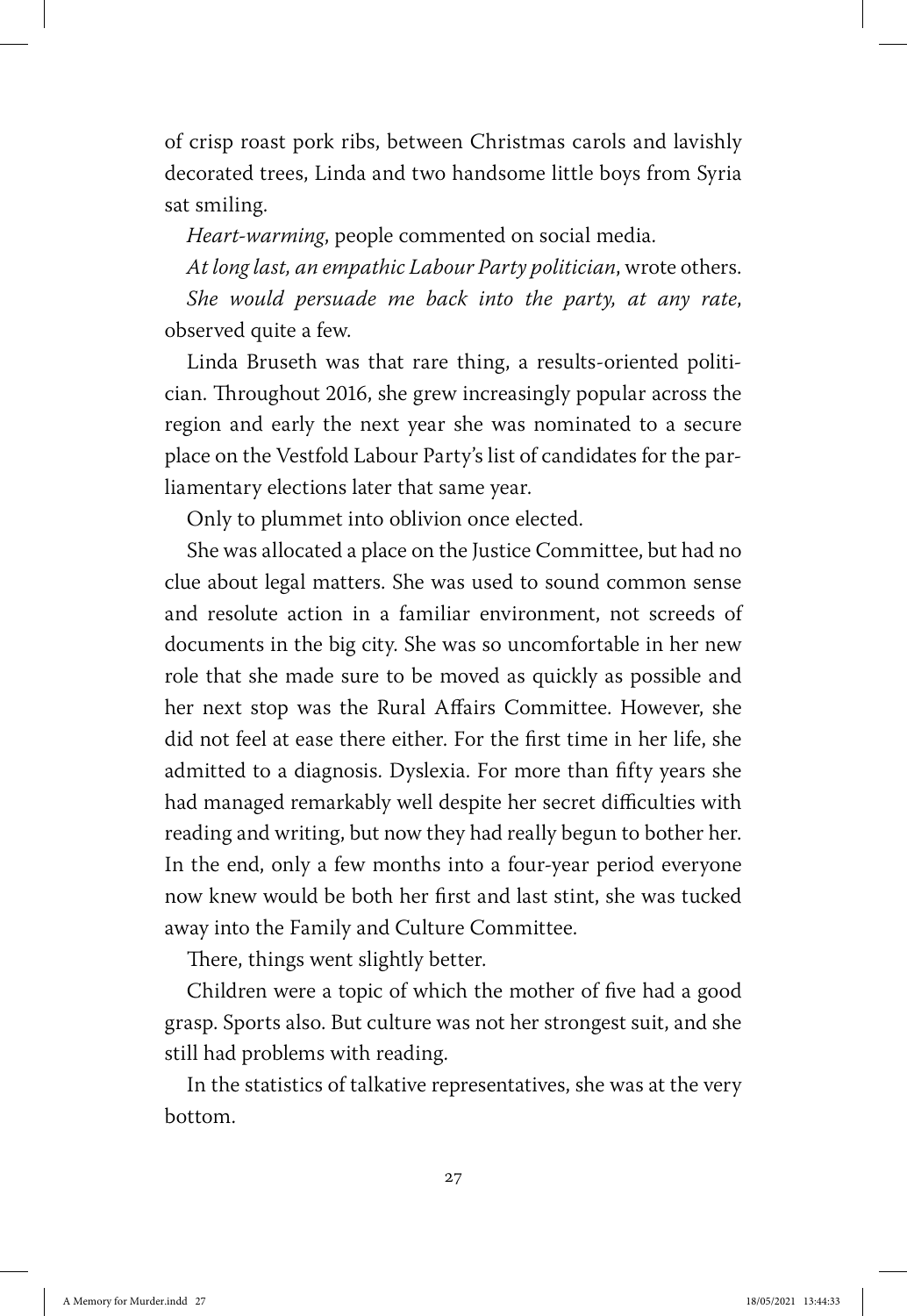And now she was dead. Shot in a café because she got in the way of a bullet meant for the far-more-high-profile Selma Falck.

The Party had chosen the lobby for the brief memorial service. A space in the middle of the parliament building meant, perhaps appropriately, for comings and goings. Admittedly, it also served other purposes, both formal and informal, and not least was a hunting ground for the press pack every time a political storm was brewing, when politicians would really prefer to hide away.

Faint individual voices had been raised in preference for the Labour Party's group meeting room. They felt that would be a touch more caring. Smaller and more intimate. Some claimed it would give stronger emphasis to Linda Bruseth's connection to the Party. Such objections were dismissed without further discussion.

This was something that simply had to be done. The Party's most anonymous representative would receive her small mark of respect, without laying the groundwork for anything more than a minimum of comment on an unfortunate member. Although it was true that the press were far kinder to dead politicians than they were to the living, there was every reason to spare the family from seeing the insults already appearing on social networks.

Lars Winther, news journalist on the *Aftenavisen* newspaper, stood in one of the large arched corridors beside the doors to the assembly hall. He had come alone, without a photographer. Some photographic service or other would probably offer something. He was in a bad mood because he had not been allowed to visit Selma Falck. Since the time a year ago when she had presented him with the journalistic scoop of the century, the two of them had become even better friends. Such good friends that his editor would not permit him to have any professional contact with her whatsoever.

Instead he was now listening to the leader of the Parliamentary